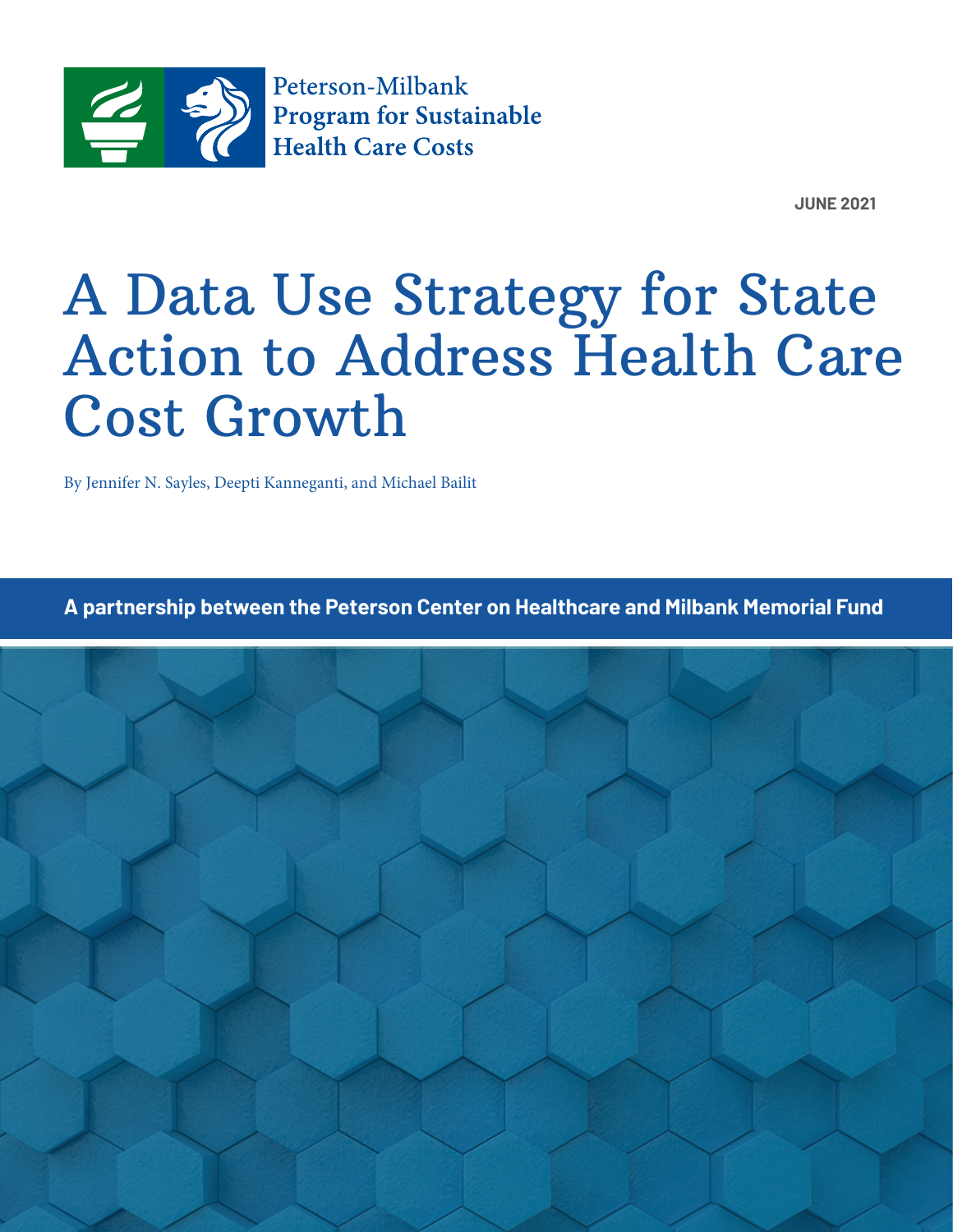## **Introduction**

States with health care cost growth targets (or benchmarks) need to perform two types of analyses on data collected from payers and providers to identify factors driving health care spending levels and health care spending growth:

- 1. Routine standardized analyses to inform, track, and monitor impact of the cost growth target, and
- 2. In-depth, ad hoc analyses of the potential drivers of high cost, cost variation, and cost growth that are identified from the routine reports.

These two types of cost analyses are complementary: the regularly released reports draw attention to health care spending patterns that warrant further investigation via in-depth reports. The end goal is to use both types of analyses to identify and implement strategies to mitigate cost growth. Because the analyses are intended to inform and result in actions to address cost growth, we refer to the overarching strategy as a "data use strategy."

A primary application of the data use strategy analyses is to inform each state about the specific factors contributing to health care cost growth in their state. The analyses could be of additional value if states with cost growth targets conduct them in the same way to facilitate valid comparisons across states. However, any differences in methods and data sources would need to be considered before these comparisons could be made.

This report initially focuses on the design of the first category of analysis, which serves as a starting point for understanding health care spending patterns and trends. We present an analytic framework for these analyses, as well as a series of 11 recommended standard reports that apply the key framework dimensions. We also provide examples of more advanced analyses that we call "Phase 2," which states may develop once they have mastered the standard reports. Stakeholder engagement and involvement of multiple state agencies in the design of the reports can help ensure that the analyses will be put to productive use.

## **Analytic Framework for a Data Use Strategy**

Our framework for analyses is designed to inform efforts to slow health care cost growth (Figure 1). It is organized around three major questions:

- A) Where is spending problematic?
- B) What is causing the problem?
- C) Who is accountable for the problem?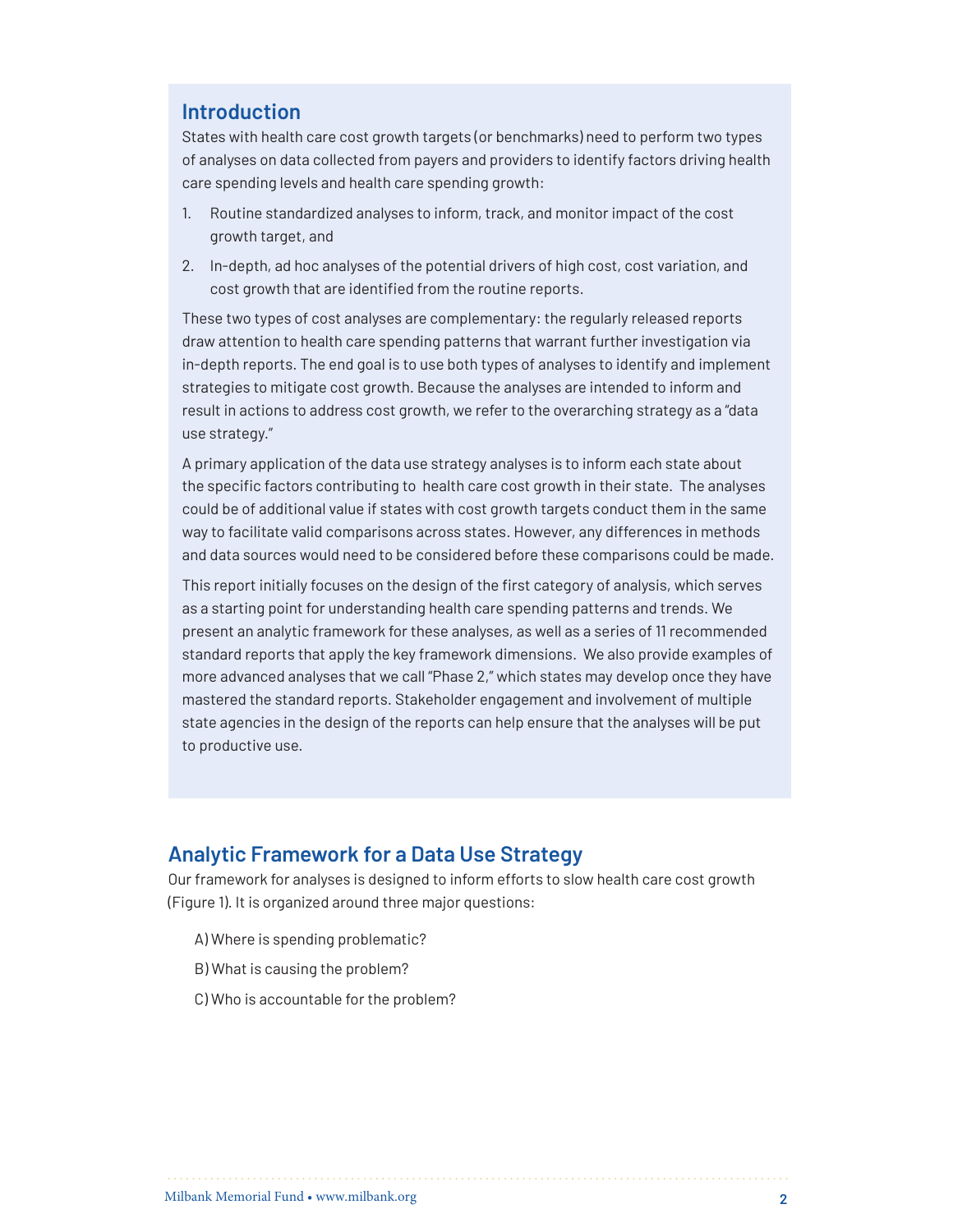

#### Figure 1. Framework for Data Use Strategy Analyses

States can apply this framework to design and produce analyses that provide a high-level overview of spending patterns and trends and identify areas for potential ad hoc, in-depth analyses of the findings. These analyses should be conducted on a regular schedule, at least annually.

Ideally, these analytic reports would be part of a dynamic business intelligence tool that would allow for variable manipulation so that the in-depth analyses would not need to be manually designed. For the purposes of this report, however, the authors have assumed that states will need to start with static report designs. States should, however, plan for dynamic functionality so that they are not reliant on static report designs.

## A. Where Is Spending Problematic?

Analysis should begin by determining the sources of problematic spending. By "problematic" spending, we mean spending that is high and/or growing at a high rate, either universally or regionally. We also mean spending that varies greatly within the state, and spending that is far above benchmark references.

Answering this question allows states to identify the greatest opportunity to achieve impact. It requires application of several complementary perspectives on spending patterns. For the following types of analysis, the unit of time is typically one year, but states can use a shorter time frame.

- **• Spending by service categories:** Legend has it that bank robber Willie Sutton told a reporter that he robbed banks "because that's where the money is." So, too, it makes sense for states to focus on services for which expenditures are highest, such as pharmaceuticals or inpatient care. States can perform *point-in-time analysis* to assess spending.
- **• Spending by rates of growth:** To slow spending growth, states need to understand the drivers of per capita spending growth. Spending growth is assessed through *changeover-time analysis*.
- **• Variation:** Health care spending is highly variable because of inconsistent practice patterns, variation in the competitiveness and composition of provider markets, and patient population characteristics. Reducing variation can reduce cost growth or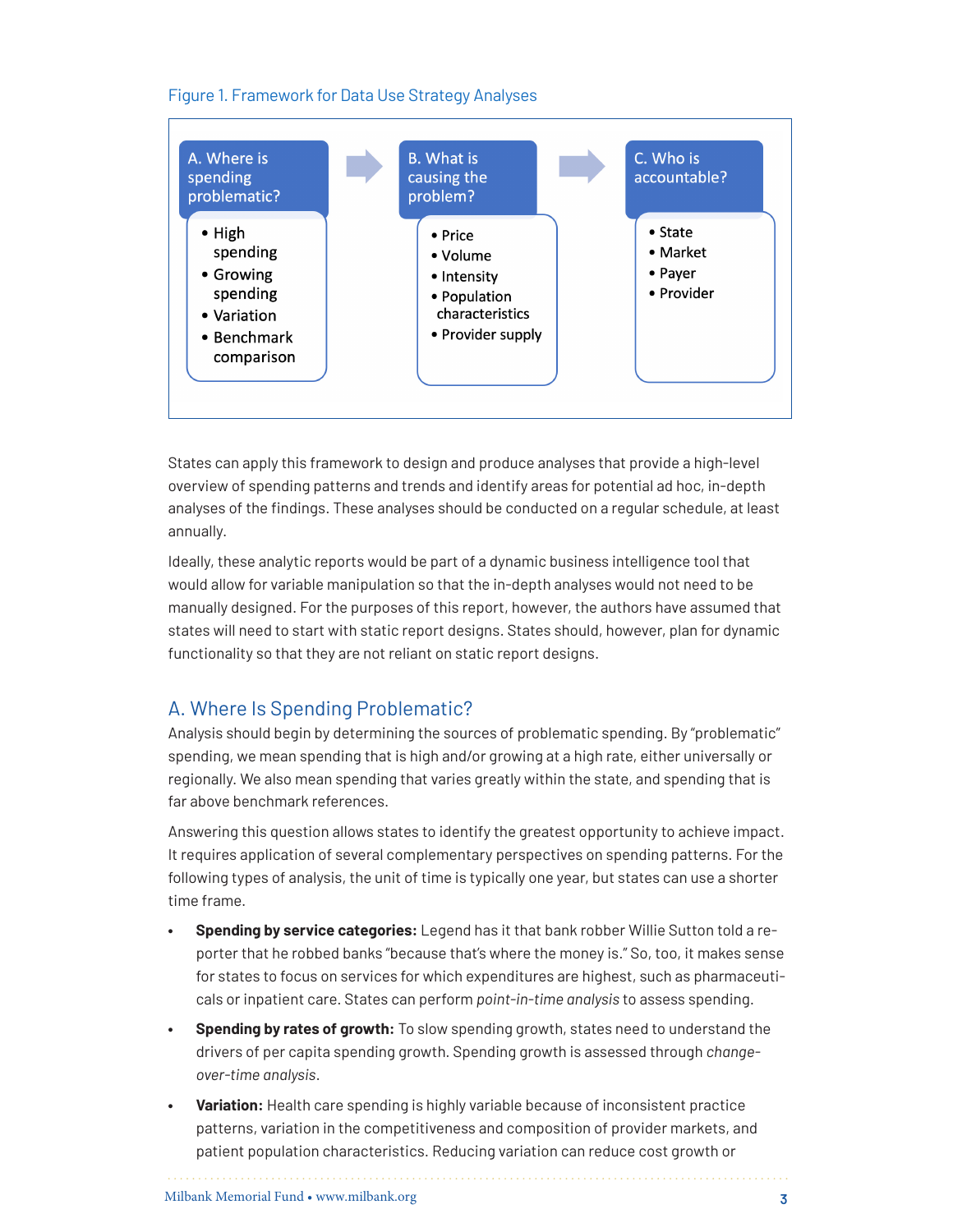increase savings. Variation in spending can be understood through both *point-in-time and change-over-time* analyses.

**• Benchmark comparisons:** Analyses using only internal state data can miss spending pattern differences across states. Cross-state or "benchmark" comparisons using external data sources can identify opportunities to lower costs. States have several options, including the National Health Expenditure Accounts,<sup>1</sup> Kaiser State Health Facts, $^2$  and the Commonwealth Fund Scorecard on State Health System Performance.<sup>[3](#page-19-2)</sup> The Health Care Cost Institute (HCCI)<sup>[4](#page-19-3)</sup> and RAND Corporation<sup>5</sup> benchmark analyses are also options. For all sources, states should evaluate the methodology to ensure that the data and metrics collected in the state are comparable to the external benchmark. Benchmark analyses can consist of both *point-in-time and change-over-time* analyses.

## B. What Is Causing the Problem?

Five primary drivers of health care spending and spending growth will inform the design of standard analytic reports. The first four can be assessed using claims databases. Some states will be able to use their all-payer claims database (APCD) while others will need to gather a sample of available data such as those for Medicaid and state employees. The fifth reporting area requires additional data sources. High-level definitions of these drivers and each driver's implications for analysis are as follows:

- **• Price:** Typically, price refers to the amount a payer reimburses a service provider for a unit of service plus patient payments such as deductibles and coinsurance. Price can also refer to non-fee-for-service payments, such as capitation, episode-based payment, and global budgets. Price has been the primary driver of health care spending in the commercial market, largely due to provider consolidation and market power.
- **• Volume:** Volume refers to the quantity of service units or treatment episodes. It is challenging to measure service volume when the underlying payment model is not fee-for-service.
- **Intensity:** Service intensity refers to the scope and types of services utilized for treatment. It captures differences in the site of care (e.g., inpatient vs. outpatient) and treatment modality (e.g., robot-assisted vs. manual surgery). Service intensity is complex to capture analytically. If it is not captured, it can be masked as a change in price (e.g., when a new expensive drug replaces an old one). Service intensity is often referred to as "service mix" or "provider mix."
- **• Population characteristics:** The illness burden ("clinical risk"), demographic characteristics, and social risk of a population all influence health care needs, access to care, and service utilization. States can either adjust for these characteristics

There is no standard method for assessing the impact of changes in service intensity. One method, employed by the Washington Health Alliance, is to use relative value units (RVUs) to calculate RVUs per episode for an array of episodes of care using any number of episode groups. This method enables a state to look across a "market basket" of episodes to detect changes in service intensity.<sup>[9](#page-19-5)</sup>

(e.g., illness burden, age, gender) or stratify them (e.g., clinical conditions, demographic characteristics, social risk) in analyses. Population demographics may yield additional insight into variation in spending, including possible equity issues.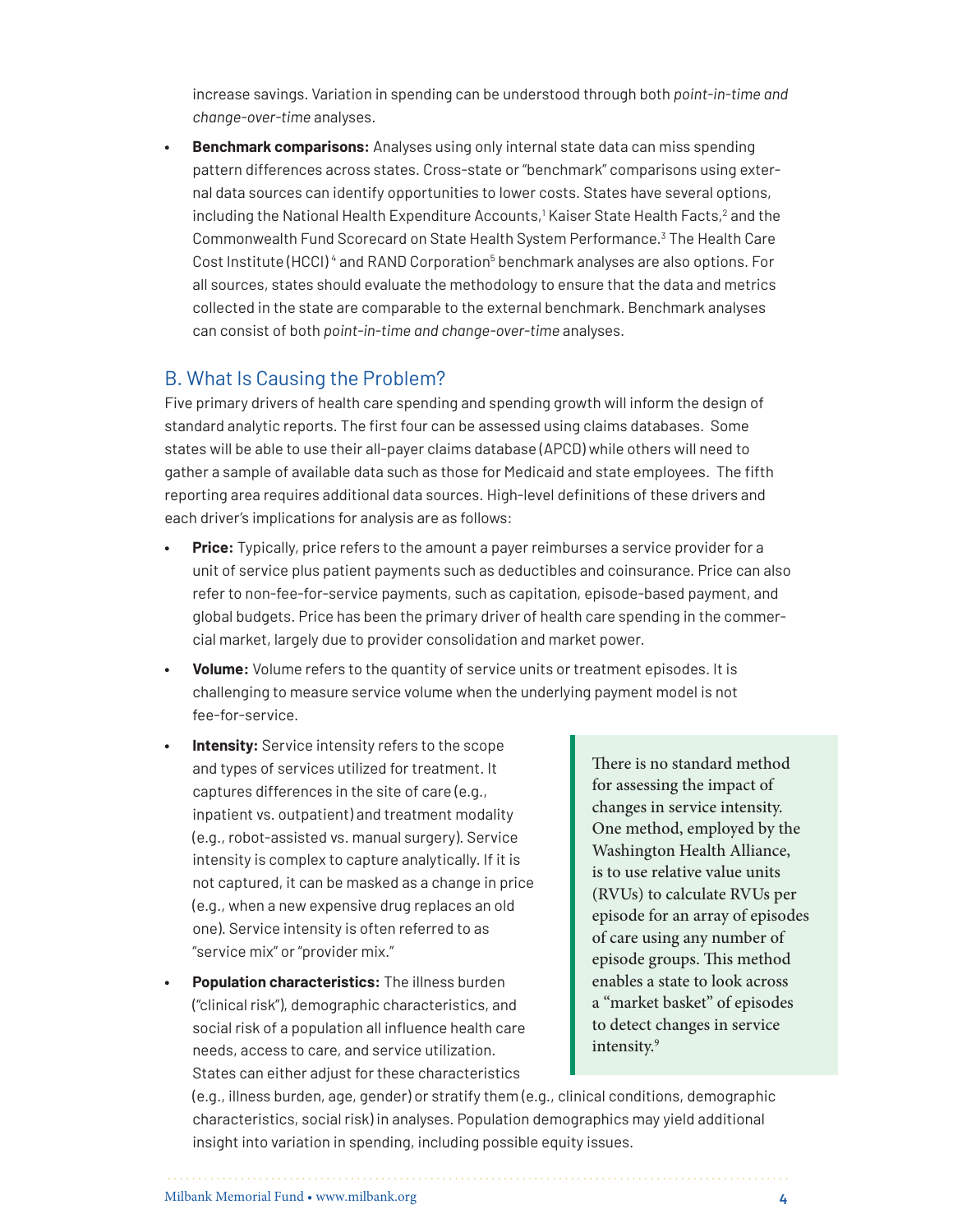**Provider supply:** Repeated analyses have shown that provider supply (e.g., specialists, hospital beds) correlates with increased utilization and spending.[6](#page-19-6)[-8](#page-19-7) Unlike the other cost and cost growth drivers, provider supply cannot be analyzed with APCD data alone. The role of provider supply could be assessed with supplemental data sources as outlined later in this report.

The analytic report should include analysis of the first four cost drivers to show their relative impact. For example, in a 2018 analysis, the Washington Health Alliance found that across 13 prevalent clinical conditions, 65% of the change in per member per month (PMPM) spending was attributable to price, 18% was due to volume of services, 9% was due to treatment intensity, and  $8\%$  was due to age/gender mix (Figure 2).<sup>[10](#page-19-8)</sup> This deep-dive analysis integrated the cost drivers to show their relative impact and allowed purchasers and payers to see the outsized influence of price and develop strategic and operational approaches accordingly.

| A sort button appears when you hover over the column header. Click to sort low, high, |                         |                         |               | <b>Changes in Spending</b> |                             |                                |                                      |                   |                     |
|---------------------------------------------------------------------------------------|-------------------------|-------------------------|---------------|----------------------------|-----------------------------|--------------------------------|--------------------------------------|-------------------|---------------------|
| and alphabetical results.                                                             |                         |                         |               | <b>Volume Related</b>      |                             |                                | <b>Pricing Related</b>               |                   |                     |
| <b>Hospital</b>                                                                       | 2016<br><b>Spending</b> | 2015<br><b>Spending</b> | Change<br>(%) | Membership                 | <b>Service</b><br>Frequency | <b>Volume</b><br><b>Effect</b> | <b>Treatment</b><br><b>Intensity</b> | <b>Unit Price</b> | <b>Price Effect</b> |
| <b>Swedish Medical Center</b>                                                         | S222.128.588            | S205.490.103            | 8.1%          | S47.892                    | S25.142.254                 | S25.190.145                    | S7.044.687                           | (S15.596.348)     | (S8, 551, 661)      |
| CHI Franciscan Harrison Medical Center                                                | S54.771.323             | S46,393,538             | 18.1%         | <b>S10.812</b>             | S8.113.134                  | <b>\$2,282,778</b>             | <b>\$2,282,778</b>                   | (S2.028.940)      | \$253,838           |
| Providence Regional Medical Center Everett                                            | \$127,228,363           | \$120,470,887           | 5.1%          | S28.077                    | S4.906.404                  | S4,934,481                     | S120.180                             | \$1,702,816       | \$1,822,996         |
| MultiCare Good Samaritan Hospital                                                     | S27,498,100             | S21,270,328             | 29.3%         | S4.957                     | S3,136,665                  | S3.141.622                     | \$3,709,725                          | (S623.575)        | \$3,086,150         |
| MultiCare Tacoma General Allenmore                                                    | \$115,037,123           | \$109,160,738           | 5.4%          | <b>\$25,441</b>            | S3.851.085                  | \$3,876,526                    | (S785.952)                           | S2.785.811        | \$1,999,858         |
| <b>Valley Medical Center</b>                                                          | \$61,762,182            | \$55,947,200            | 10.4%         | \$13,039                   | <b>S23.385</b>              | <b>\$36,424</b>                | S3.663.556                           | S2.115.002        | \$5,778,559         |
| Multicare Auburn Medical Center                                                       | \$13,667,646            | S8.675.887              | 57.5%         | <b>S2.022</b>              | (S135.754)                  | (S133.732)                     | \$1,027,398                          | S4.098.093        | \$5,125,491         |
| Overlake Hospital Center                                                              | \$100,778,986           | \$97,190,366            | 3.7%          | S22.651                    | (S4.156.736)                | (S4.134.085)                   | S4.361.789                           | S3.360.916        | <b>\$7,722,705</b>  |
| Seattle Cancer Care Alliance                                                          | \$11,694,373            | \$8,530,020             | 37.1%         | <b>\$1,988</b>             | (S2,041,775)                | (S2.039.787)                   | S4,500,591                           | S703.549          | \$5,204,140         |
| Swedish Medical Center/Cherry Hill                                                    | \$76,043,450            | S73.107.464             | 4.0%          | <b>S17.038</b>             | \$11,706,700                | \$11,723,739                   | S2.675.606                           | (S11.463.358)     | (S8, 787, 752)      |
| CHI Franciscan St Anthony Hospital                                                    | \$16,046,167            | \$13,261,448            | 21.0%         | \$3,091                    | <b>S2.275.842</b>           | S2.278.933                     | S464.510                             | S41.276           | \$505,786           |
| MultiCare Deacones Hospital                                                           | \$13,903,790            | \$12,322,200            | 12.8%         | <b>S2.872</b>              | \$612,246                   | S615,118                       | \$532,800                            | S433.672          | S966.473            |
| <b>EvergreenHealth Medical Center</b>                                                 | S39.247.678             | \$37,830,170            | 3.7%          | S8.917                     | (S491.027)                  | (S482.210)                     | \$928,086                            | S971.633          | \$1,899,719         |

#### Figure 2. Washington Health Alliance Assessment of Cost and Cost Growth Drivers

Source: Highlight: Inpatient Spending Trends in Washington State (February 2020). Washington Health Alliance. [https://www.wacommunitycheckup.org/highlights/inpatient-spending-trends-in-washington-state-febru](https://www.wacommunitycheckup.org/highlights/inpatient-spending-trends-in-washington-state-february-2020/)[ary-2020/](https://www.wacommunitycheckup.org/highlights/inpatient-spending-trends-in-washington-state-february-2020/). Accessed June 1, 2021.

## C. Who Is Accountable?

States, insurers, and provider organizations all take actions—intentionally or otherwise—that influence care delivery and spending. Any effort to slow spending growth will require purposeful and coordinated action across these actors. When looking at total spending, spending growth, variation, and benchmark comparisons, states should analyze data at the same four levels for which performance against the cost growth target is customarily evaluated: state, market, payer, and provider entity (Table 1).

In the context of cost growth target assessment, a "provider entity" is an organization that is large enough to be held accountable to a cost growth target on a total-cost-of-care basis. Measurement of provider entities accountable to a cost growth target can be technically complex. A provider directory that maps individual clinicians to discrete provider entities simplifies such analysis by allowing states to attribute patients and their spending to the provider entity through its affiliated primary care clinicians.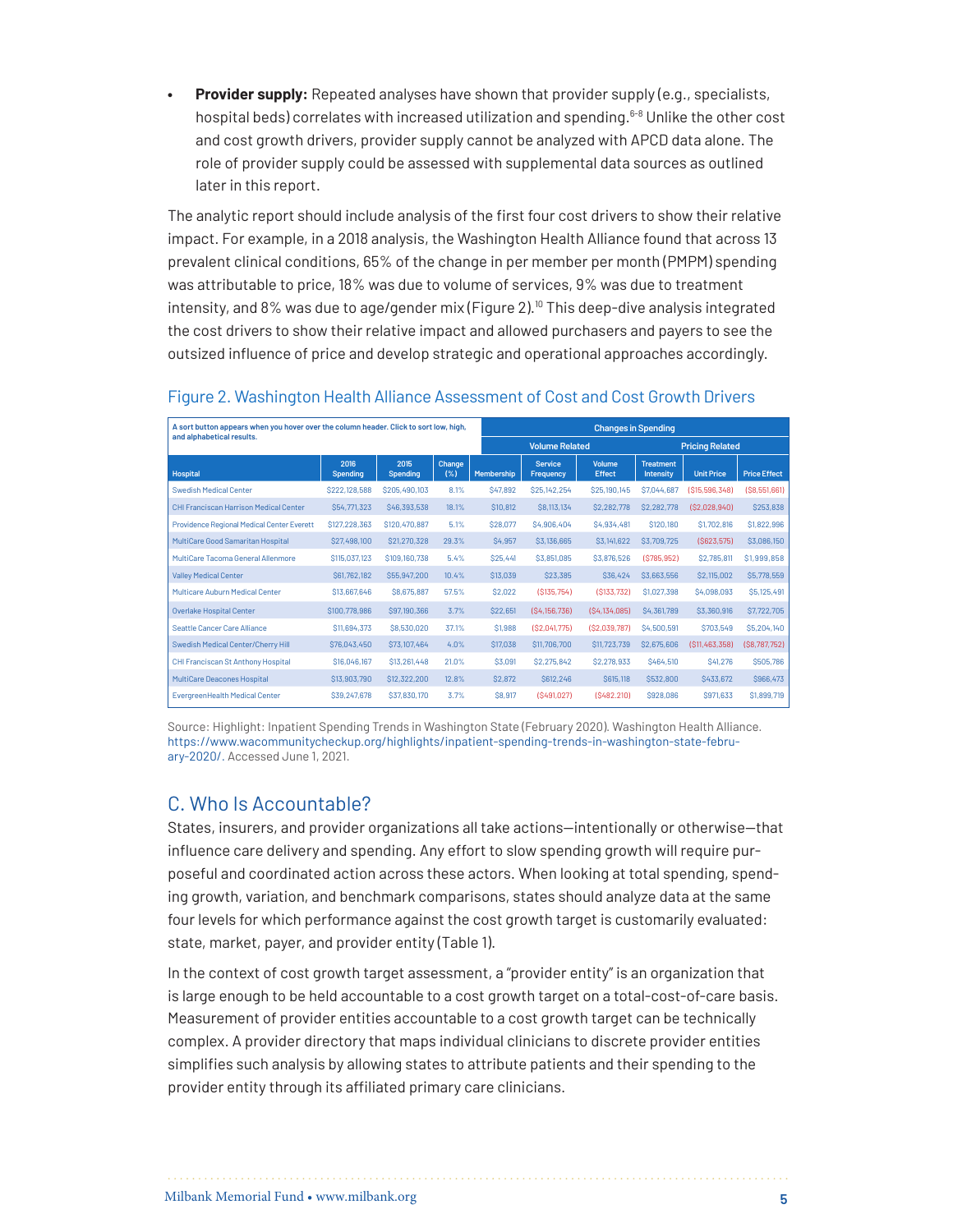#### **Table 1. Levels of Analysis for a Data Use Strategy**

| <b>Level of Analysis</b>     | <b>Categories</b>                  | <b>Potential Subcategories</b>                                                                                                                                     |
|------------------------------|------------------------------------|--------------------------------------------------------------------------------------------------------------------------------------------------------------------|
| State                        | N/A                                | Region, county, city, zip code                                                                                                                                     |
| Market                       | Commercial<br>Medicaid<br>Medicare | Commercial fully insured, commercial<br>self-insured, marketplace, Medicaid<br>managed care, Medicaid fee-for-service,<br>Medicare Advantage, traditional Medicare |
| Payer                        | Individual payer by market         | Commercial payer product (e.g., HMO,<br>PPO, exclusive provider organization<br>[EPO]                                                                              |
| Provider entity <sup>a</sup> | N/A                                | Practice/practice site, facility, clinician<br>and facility specialty type, site of service                                                                        |

<span id="page-5-0"></span><sup>a</sup> It is straightforward to attribute spending to an individual provider using billing data and national provider identifiers (NPIs). However, many states do not have provider directories that map provider NPIs to specific practice sites and/or facilities. Creating and maintaining a provider directory requires significant state commitment and effort.

States may wish to begin with state- and market-level analyses because they provide a broad overview of spending patterns. Subsequent standardized reporting should include payer and provider entity-level inquiry.

A state can also assess spending associated with providers (e.g., hospitals, medical groups, imaging centers, drug manufacturers) that are not directly accountable for cost growth target performance but that generate significant amounts or increases in health care spending. Such analyses are not the focus of this report.

## **Recommended Standard Analytic Reports: Phase 1**

States should begin their health care spending analysis with 11 standard analytic reports produced annually at the state and market levels. Each report should examine the effect of price, volume, service intensity, and population characteristics in the context of broader changes to spending and spending growth (Table 2). States should assess changes in spending using a minimum of two years of data; however, using more than two years is optimal to observe longitudinal patterns and trends. All reports should be produced on both a total and per capita spending basis.

Ideally, states should publish the analytic reports together and time their release to complement public reporting of performance against the cost growth target. This approach will help ensure that the data use strategy supports the broader work to meet cost growth targets.

| <b>Report No.</b> | <b>Report Description</b>        | <b>In-Depth Trend Analysis</b> |
|-------------------|----------------------------------|--------------------------------|
|                   | Spend by Market (PMPM)           | None                           |
| 2                 | Trend by Market (per capita)     | Price, volume, intensity       |
| 3                 | Spend by Geography (PMPM)        | Price, volume                  |
| 4                 | Trend by Geography               | Price, volume, intensity       |
| 5                 | Spend by Service Category        | Price, volume                  |
| 6                 | <b>Trend by Service Category</b> | Price, volume, intensity       |
|                   | Spend by Health Condition        | Price, volume                  |

#### **Table 2. Standard Reports**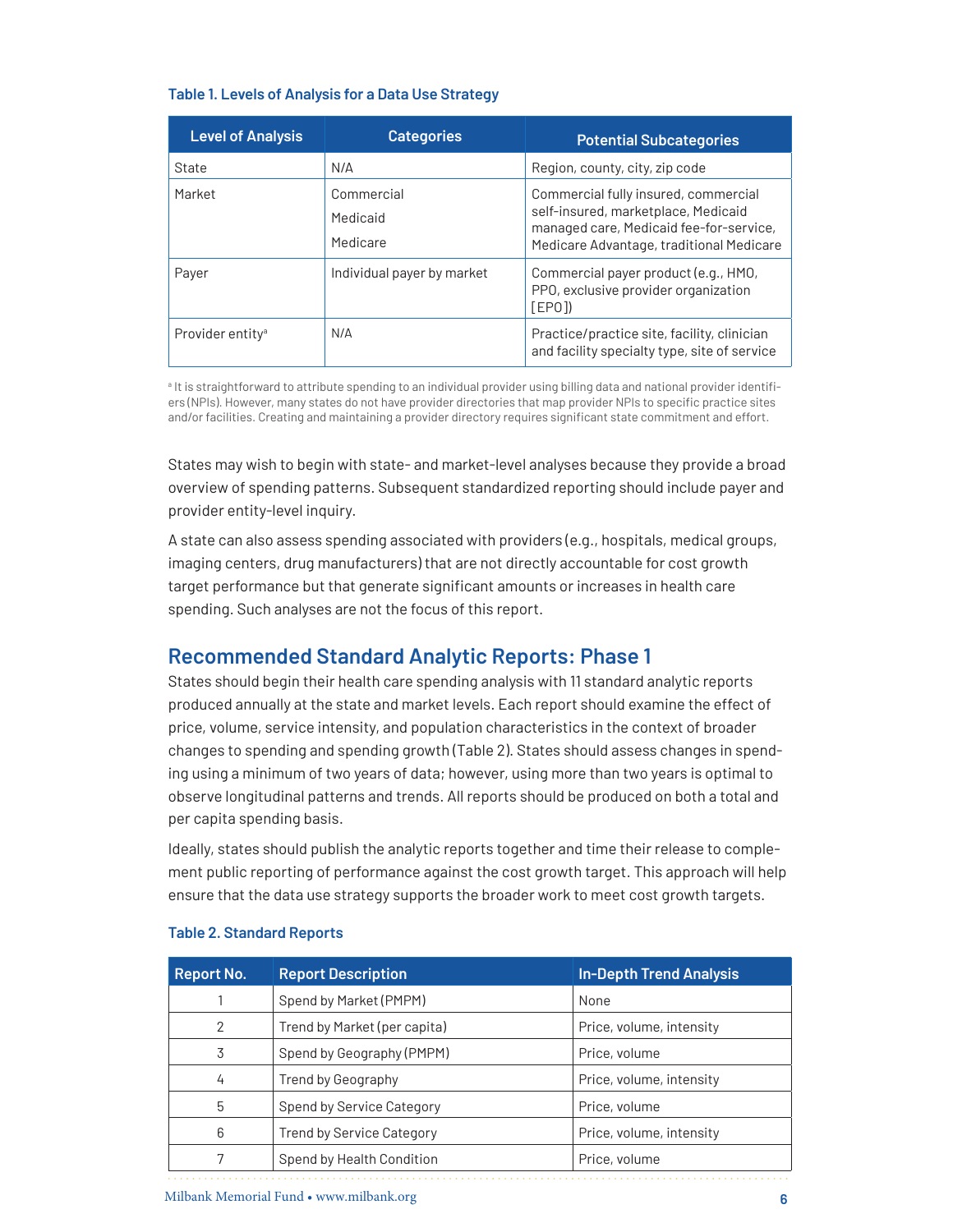| <b>Report No.</b> | <b>Report Description</b>                  | <b>In-Depth Trend Analysis</b> |
|-------------------|--------------------------------------------|--------------------------------|
| 8                 | Trend by Health Condition                  | Price, volume, intensity       |
| 9                 | Spend by Demographic Variables             | Price, volume                  |
| 10                | Trend by Demographic Variables             | Price, volume, intensity       |
| 11                | Cost Growth Target Unintended Consequences | N/A                            |

Additional details and examples of each report follow. While several states have implemented cost growth targets, no states have established data use strategies with standard, routinely generated reports. Therefore, these examples leverage existing state analytic reports that align with the recommendations but are not necessarily produced annually as advised in this report.

## Reports 1 and 2: Spend and Trend by Market

These reports provide the highest levels of analysis of spending and spending growth by commercial, Medicaid, and Medicare markets. Because of the data missing from the APCD, the trend figures should approximate but will never equal calculations performed using payer-reported data for the state cost growth target.

Figure 3 shows an example of spend and trend analytic reporting by market from the Rhode Island Office of the Health Insurance Commissioner, which publishes data on performance relative to the state's health care cost growth target. Although the primary measure in this figure is per capita spending, analyses of total spending and PMPM spending are recommended.



## Figure 3. Spend and Trend by Market: Example from Rhode Island

Source: Rhode Island Office of the Health Insurance Commissioner. *Baseline 2017-2018 Performance Against the Cost Growth Target.* [http://www.ohic.ri.gov/documents/2020/November/Cost%20Trends/steering%20committee%20](http://www.ohic.ri.gov/documents/2020/November/Cost%20Trends/steering%20committee%202020-8-17.pptx) [2020-8-17.pptx](http://www.ohic.ri.gov/documents/2020/November/Cost%20Trends/steering%20committee%202020-8-17.pptx). August 17, 2020. Accessed February 24, 2021.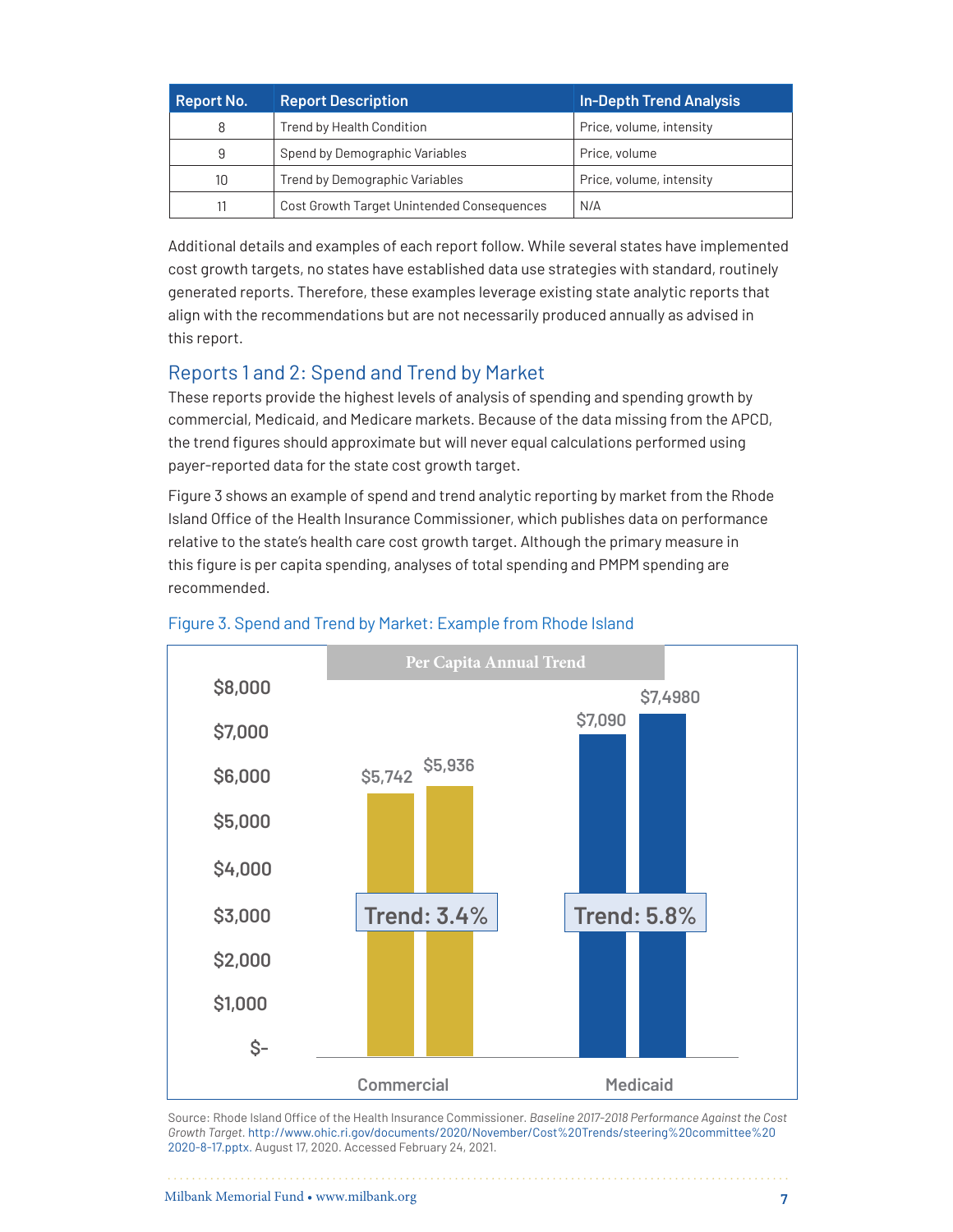## Reports 3 and 4: Spend and Trend by Geography

Reports 3 and 4 break down the previous reports to look at market spending by state geography. For over two decades the Dartmouth Atlas of Health Care has demonstrated tremendous variation in health care delivery and spending in the United States.<sup>11</sup> Analyses of variation in spending and utilization at the state level are consistent with national findings.

States should define geographic regions in ways that are meaningful within the state, such as by county, hospital service area, public health region, or other relevant divisions.

Figure 4 shows an analysis of medical claims in Connecticut's APCD for its commercial market (excluding self-insurance beyond the state employee health plan) by geography.



#### Figure 4. Spend and Trend by Geography: Example from Connecticut

Source: Connecticut Office of Health Strategy. *CT Commercial Cost Trends.* Analysis of the Connecticut commercial market performed by Mathematica. January 21, 2021.

## Reports 5 and 6: Spend and Trend by Service Category

States should identify standardized health care service categories and subcategories to use in the analyses. Appendix A provides an example adapted from the categories that the Centers for Medicare & Medicaid Services (CMS) uses for its National Health Expenditure Accounts (NHEA).<sup>12</sup> These categories have been previously validated through widespread use by states and CMS, and the subcategories align with payer administrative data.

States may chose to include several subcategories that are not in the original NHEA framework but may provide additional insights. These subcategories include spending for primary care versus specialty care (within the NHEA professional services category) and spending for brand-name drugs, generic drugs, and specialty drugs (within the pharmaceutical spending category). In addition, we recommend modifying the NHEA pharmaceutical spending category to exclude diagnostic products that are available only by prescription because their direct intended use is not therapeutic.

Certain categories of the NHEA framework may not be applicable for all markets (e.g., long-term care is primarily relevant for Medicaid). The bottom line is that states can utilize any framework that is feasible and relevant. Some states, for example, have developed or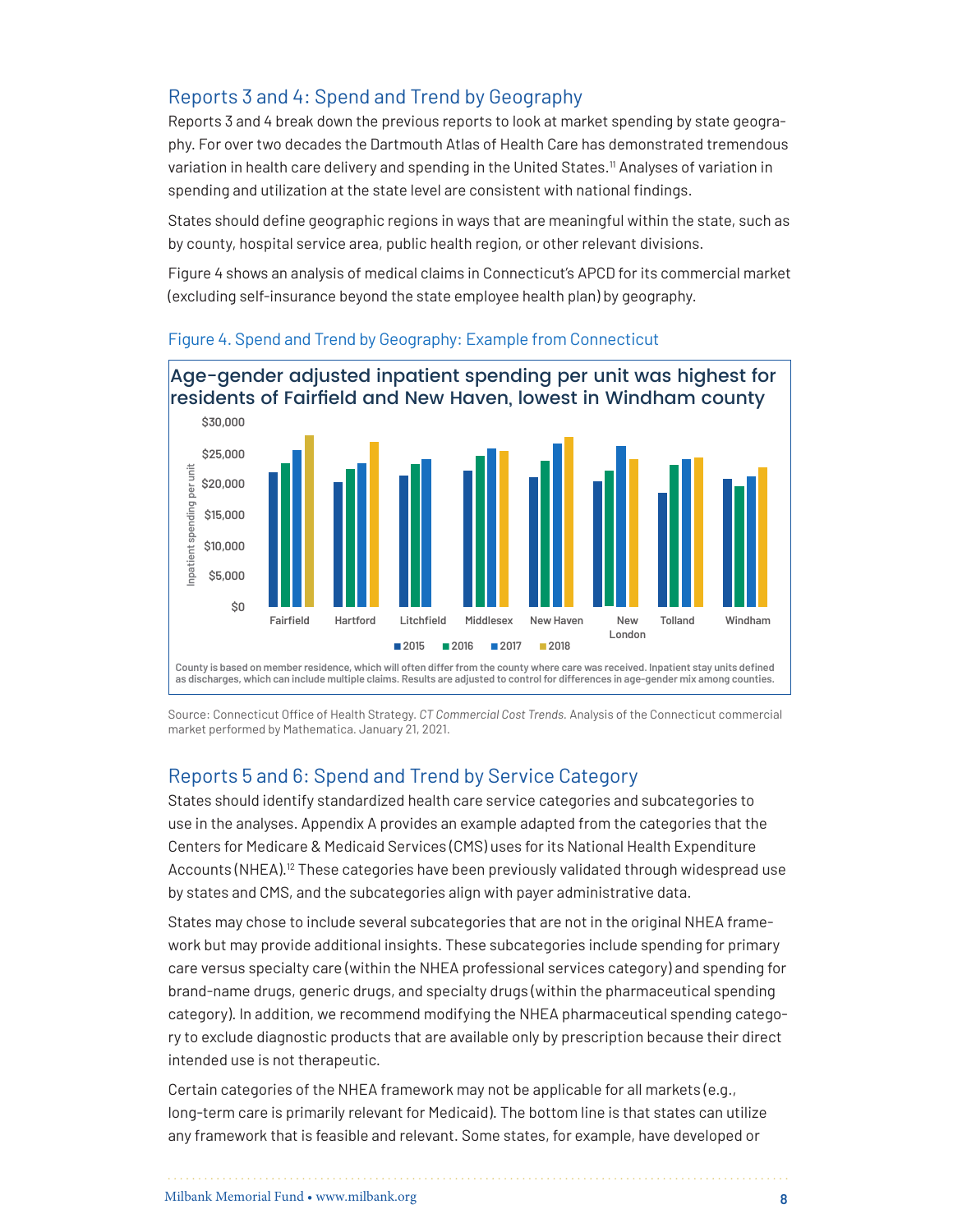adopted special definitions for primary care spending. Other states have utilized the HCCI categories<sup>13</sup> for analysis, although the categories were developed for use with commercial claims.

Figures 5 and 6 are examples from the Oregon Health Authority's All-Payer, All-Claims Reporting Program assessment of spend and trend by service category (and by market).



#### Figure 5. Spend by Service Category: Example from Oregon

Source: Oregon Health Authority. *Leading Indicators for Oregon's Health Care Transformation: Quarterly Data from the All-Payer, All-Claims Reporting Program*. https://www.oregon.gov/oha/HPA/ANALYTICS/APAC Page Docs/Leading-Indicators-Report-April-2015.pdf. April 30, 2015. Accessed February 24, 2021.



#### Figure 6. Trend by Service Category: Example from Oregon

Note: PEBB= Public employees' coverage. OEBB=Coverage for educators.

Source: Oregon Health Authority. *Leading Indicators for Oregon's Health Care Transformation: Quarterly Data from the All-Payer, All-Claims Reporting Program.* https://www.oregon.gov/oha/HPA/ANALYTICS/APAC Page Docs/Leading-Indicators-Report-April-2015.pdf. April 30, 2015. Accessed February 24, 2021.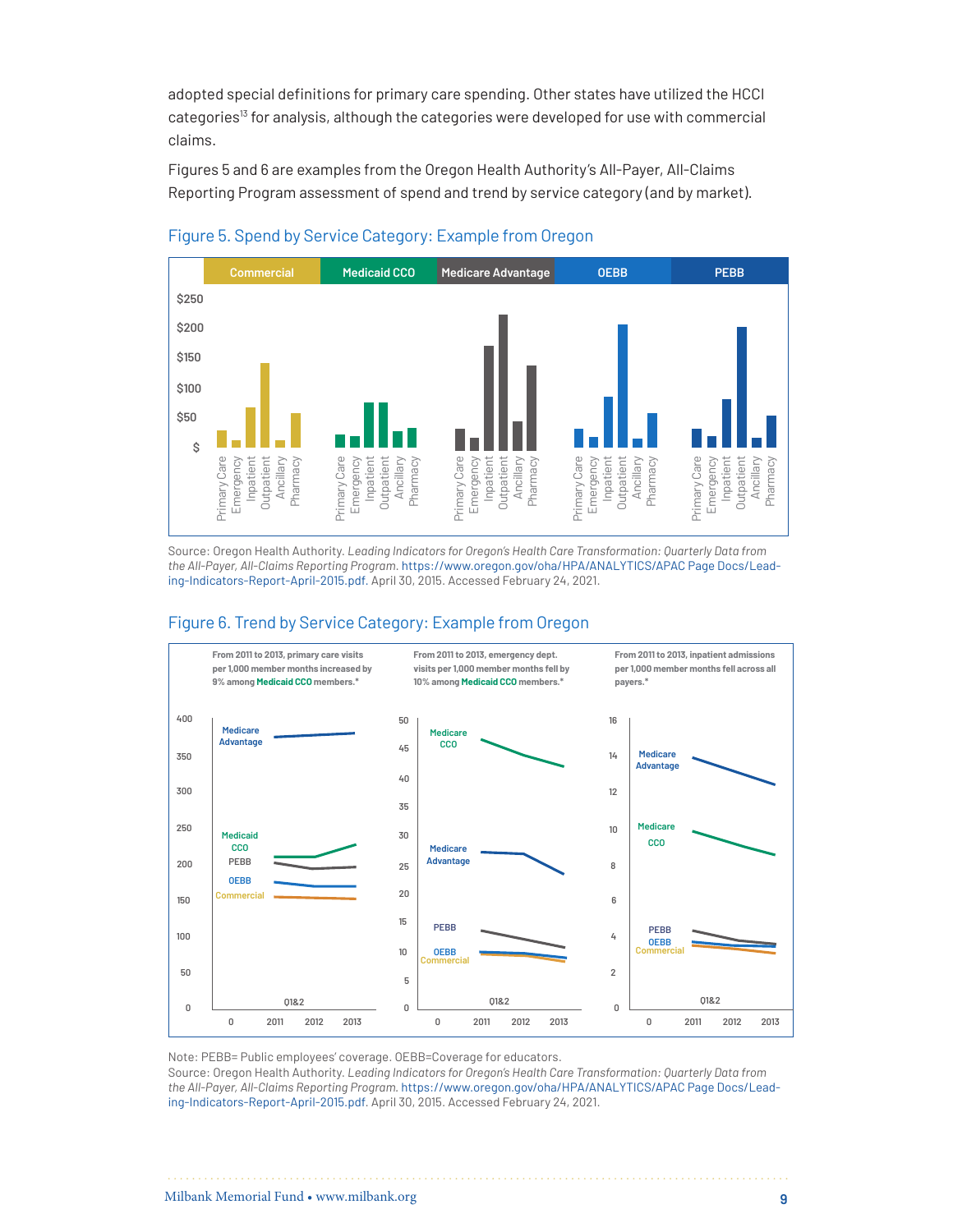## Reports 7 and 8: Spend and Trend by Health Condition

In addition to service category, states should understand spend and trend by health conditions to detect whether and how changes in health conditions influence service utilization. Chronic disease is a major factor in morbidity and mortality and is a significant driver of health care spending. In addition, chronic illness prevalence is growing in the United States.<sup>14</sup> There is no definitive method for such analysis, but states can start by using CMS's Chronic Condition Warehouse (CCW) algorithms<sup>15</sup> to assign chronic condition flags to individuals in the APCD using diagnostic codes. The CCW algorithms use a reference period of one or two years for each condition listed in Appendix B, with the exception of the Alzheimer's Disease and Related Disorders or Senile Dementia condition, which uses a three-year reference period.

Figure 7 is an example of a spend report using the CCW conditions produced by analyzing medical claims in Connecticut's APCD for its commercial market (excluding self-insurance beyond the state employee health plan).

|                                      | 2028                             |       |                                                |  |
|--------------------------------------|----------------------------------|-------|------------------------------------------------|--|
| <b>Condition</b>                     | <b>Members with</b><br>condition | $\%$  | <b>PMPY for members</b><br>with this condition |  |
| <b>All members</b>                   | 455,780                          | 100.0 | \$6,151                                        |  |
| Hyperlipidemia                       | 73,081                           | 16.0  | \$11,842                                       |  |
| Hypertension                         | 70,419                           | 15.5  | \$13,739                                       |  |
| Rheumatoid Arthritis/Osteoarthritis  | 67,943                           | 14.9  | \$13,866                                       |  |
| Depression                           | 50,979                           | 11.2  | \$13,501                                       |  |
| <b>Diabetes</b>                      | 28,608                           | 6.3   | \$14,197                                       |  |
| Anemia                               | 26,723                           | 5.9   | \$25,355                                       |  |
| <b>Acquired Hypothyroidism</b>       | 25,918                           | 5.7   | \$12,911                                       |  |
| Glaucoma                             | 18,035                           | 4.0   | \$9,004                                        |  |
| <b>Chronic Kidney Disease</b>        | 17,732                           | 3.9   | \$24,029                                       |  |
| Asthma                               | 17,500                           | 3.8   | \$16,887                                       |  |
| One or more of 27 chronic conditions | 218,598                          | 48.0  | \$10,336                                       |  |
| Two or more of 27 chronic conditions | 115,855                          | 25.4  | \$14,379                                       |  |

#### Figure 7. Assessment of Spend by Health Condition: Example from Connecticut

Source: Connecticut Office of Health Strategy. *CT Commercial Cost Trends*. Analysis of the Connecticut commercial market performed by Mathematica. January 21, 2021.

Other proprietary methods of grouping and analyzing spending by condition have been developed. For example, Milliman has created the "Chronic Condition Hierarchical Groups.["16](#page-20-0) The Pediatric Medical Complexity Algorithm is designed for children and adolescents[.17](#page-20-1) If a state has such tools available for use with its APCD, it could consider using them as alternatives to the CCW algorithms.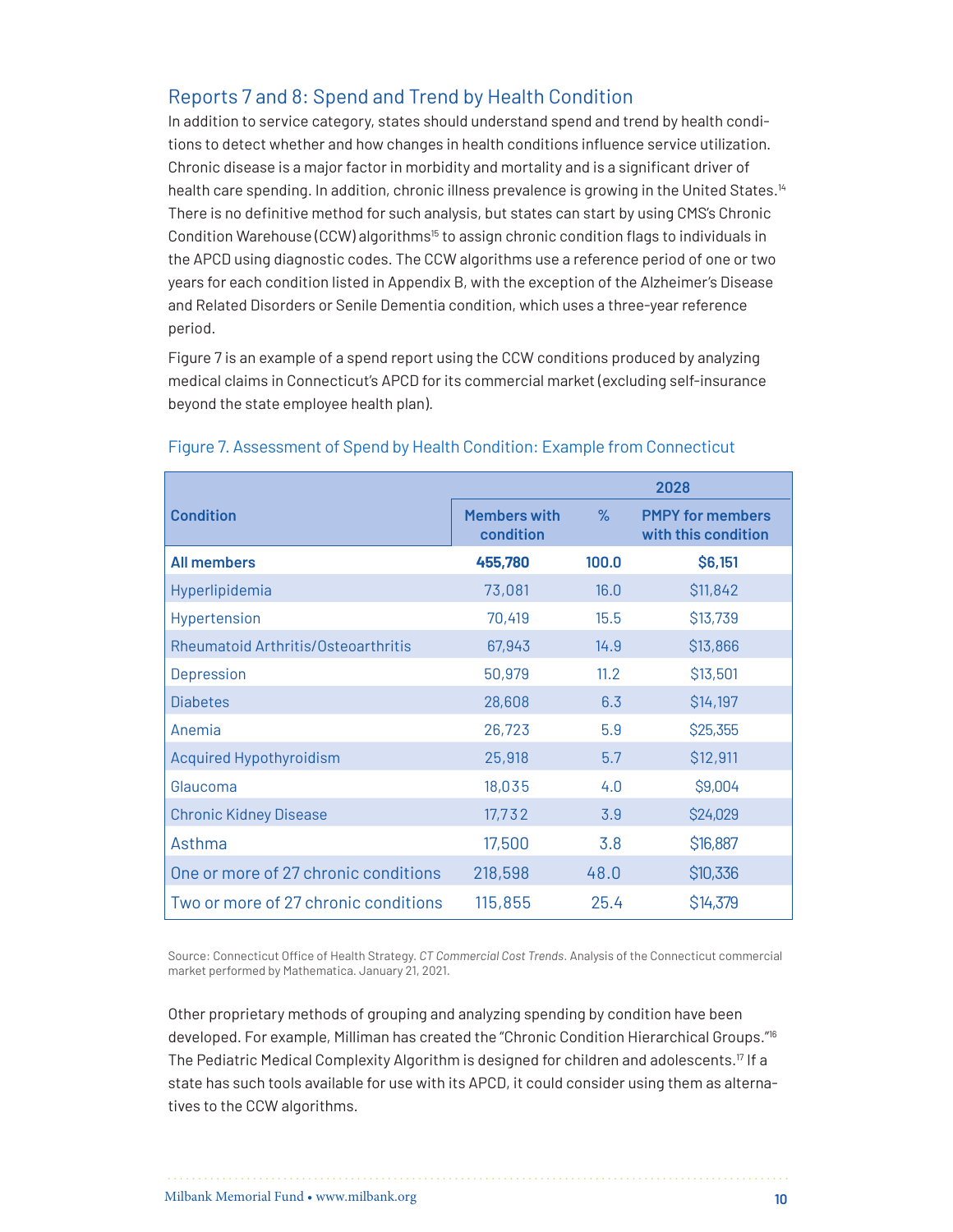Alternatively, states can measure spending associated with individuals with certain high-prevalence chronic conditions. This type of analysis would yield complementary information.

Since not all spending is associated with chronic conditions, states might consider adding analyses of other health conditions to understand clinical contributors to spending and spending growth. One way to do this is to use CMS's hierarchical condition categories (HCCs), a risk-adjustment model initially designed to estimate future health care costs. The 79 HCCs are each mapped to an ICD-10 code. A second approach is to use major diagnostic categories (MDCs)[.18](#page-20-2),[19](#page-20-3) Like HCCs, the 25 MDCs utilize ICD-10 codes. Finally, a state can leverage categorizations already used by its analytics vendor or incorporated into its APCD.

## Reports 9 and 10: Spend and Trend by Demographic Variable

States should select demographic variables to include in these reports, each of which may actually be several reports employing different variables for stratification.

Typical population demographic variables include age, gender, race/ethnicity, preferred language, English proficiency, income, rurality, and disability status. Some states may also wish to consider sexual orientation and gender identity variables. States should leverage supplemental data sources, such as census data from the American Community Survey (ACS), to link demographic data to APCD data by zip code or census tract. By so doing, states can evaluate how trends differ among communities with different demographic characteristics that are largely missing from APCDs, including race/ethnicity, preferred language, English proficiency, and income.

Demographic reporting has some limitations based on available data:

- ACS data are useful to evaluate the impact of race and ethnicity when analyzing spending, and have been demonstrated to be accurate at the large population level. These data are much less accurate for smaller population cohorts and not accurate at the individual level. This data source also fails to use what many consider to be the preferred method of assessing race and ethnicity: patient self-identification.
- Disability status is especially difficult to assess. Medicaid eligibility categories capture disability status, but many people with disabilities may not be identified as such in Medicaid data.

An example of spend analysis by demographic variables can be found in Figure 8, which focuses on people in Connecticut who were fully insured in commercial plans or covered by the state employee public health plan.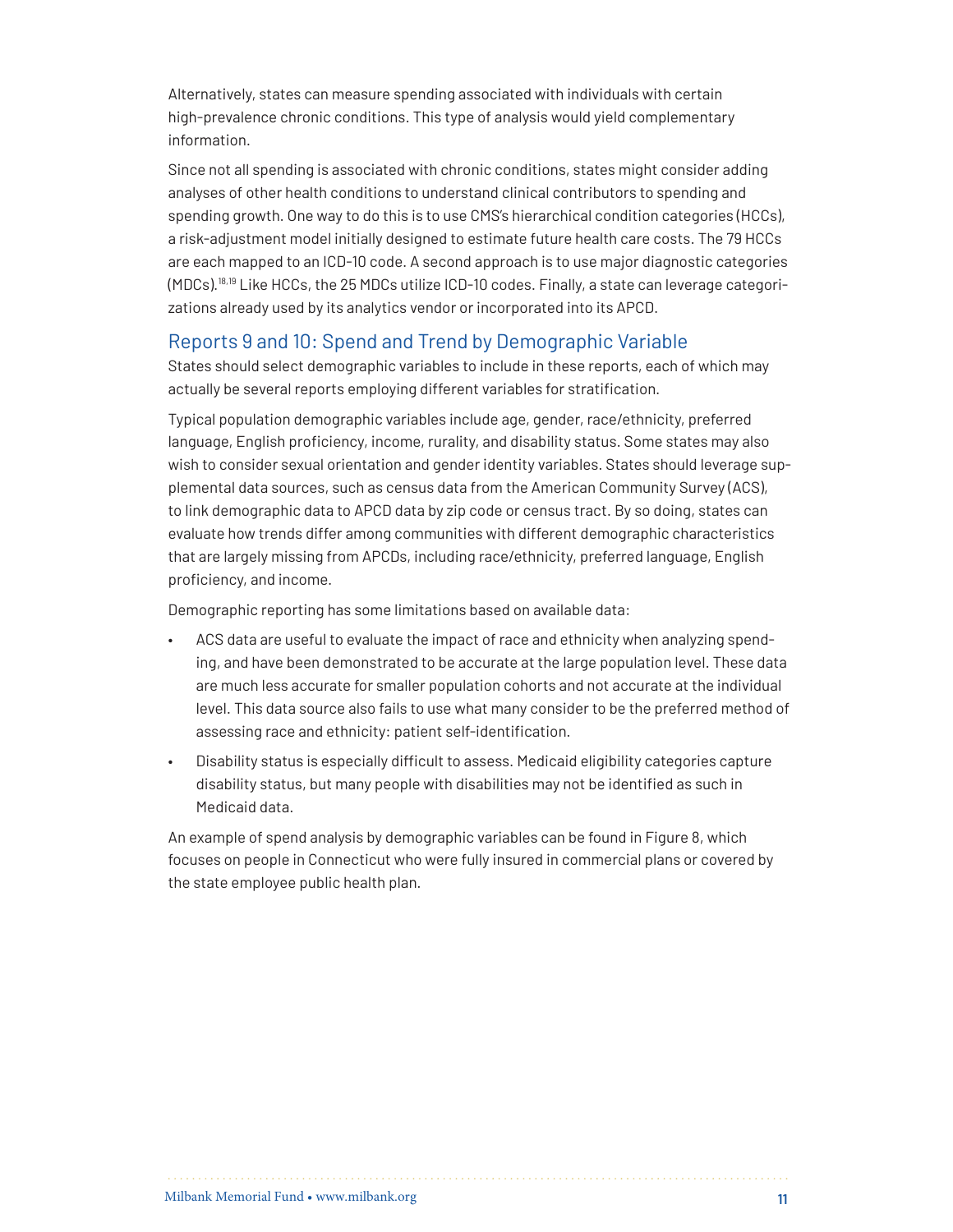|                                |                     | <b>Median</b>           |                      |                                |                           |                           |                   | <b>Percentage with condition</b> |               |
|--------------------------------|---------------------|-------------------------|----------------------|--------------------------------|---------------------------|---------------------------|-------------------|----------------------------------|---------------|
| <b>Decile</b>                  | Percentage<br>white | family<br><i>income</i> | PMPM(adj.)           | <b>ED visit</b><br>rate (adj.) | One or more<br>conditions | Two or more<br>conditions | Hyper-<br>tension | <b>Diabetes</b>                  | <b>Asthma</b> |
| All                            | $0 - 100$           | \$97,310                | \$526.69             | 494                            | 0.48                      | 0.25                      | 15.5              | 6.3                              | 3.8           |
|                                | $0 - 31$            | \$45,663                | \$545.33             | 736                            | 0.51                      | 0.30                      | 22.2              | 11.8                             | 5.6           |
| $\overline{2}$                 | $31 - 50$           | \$68,060                | <b>\$561.26</b>      | 606                            | 0.49                      | 0.27                      | 18.1              | 8.6                              | 4.5           |
| 3                              | $50 - 61$           | S82,466                 | <b>\$562.29</b>      | 591                            | 0.50                      | 0.28                      | 17.3              | 7.9                              | 4.6           |
| 4                              | $61 - 71$           | \$105,442               | <b>S494.28</b>       | 477                            | 0.48                      | 0.26                      | 15.2              | 6.7                              | 3.7           |
| 5                              | $71 - 77$           | \$103,407               | <b>\$497.68</b>      | 494                            | 0.48                      | 0.26                      | 16.1              | 6.6                              | 3.9           |
| 6                              | $77 - 82$           | \$122,067               | <b>\$499.30</b>      | 434                            | 0.47                      | 0.25                      | 14.1              | 5.4                              | 3.5           |
| 7                              | $83 - 87$           | \$149,181               | \$506.68             | 413                            | 0.46                      | 0.23                      | 13.6              | 5.0                              | 3.5           |
| 8                              | $87 - 91$           | \$127,302               | S <sub>4</sub> 81.19 | 457                            | 0.47                      | 0.24                      | 14.1              | 5.0                              | 3.4           |
| 9                              | $91 - 94$           | \$118,223               | <b>\$484.70</b>      | 493                            | 0.48                      | 0.25                      | 14.7              | 5.0                              | 3.5           |
| 10                             | $94 - 100$          | \$112,875               | \$526.69             | 476                            | 0.49                      | 0.26                      | 15.4              | 5.1                              | 3.7           |
| Ratio of 1st to<br>10th decile |                     | 0.40                    | 1.09                 | 1.55                           | 1.03                      | 1.17                      | 1.44              | 2.33                             | 1.51          |

#### Figure 8. Income, Medical Spend, and Chronic Condition Prevalence by Racial Status: Example from Connecticut

Source: Connecticut Office of Health Strategy. *CT Commercial Cost Trends.* Analysis of the Connecticut commercial market performed by Mathematica. January 21, 2021.

## Report 11: Cost Growth Target Unintended Consequences

While there is no evidence yet to support the concern, there is a risk that provider actions taken in response to the state's cost growth target could have the effect of restricting patients from receiving medically necessary services. Such actions could exacerbate existing disparities in health care access and quality. States need to provide oversight in their cost growth programs using measures that can detect possible unintended adverse consequences of the cost growth target.

Report 11 comprises several measures selected to detect potential adverse consequences. The measures should be calculated both before and after the cost growth target period to assess changes over time. States should consider the following analyses:

- **• Quality measures assessing utilization of preventive and chronic illness care.** These can include cancer screening measures, well-visit measures, diabetes-related measures, high blood pressure measures, and more.
- **• Patient self-reported access to care, including but not limited to access to specialty care.** Such measures may help identify patient perceptions of underutilization that can be captured only through surveys, such as the Consumer Assessment of Healthcare Providers and Systems (CAHPS). This analysis can also include tracking member grievances, collected primarily for public plans, to identify whether members are experiencing challenges obtaining timely appointments.
- **• Provider patient panel composition (to detect possible efforts to shun high-need, high-cost patients in lieu of healthier patients).** This analysis includes measures focused on assessing whether provider organizations are proactively selecting healthier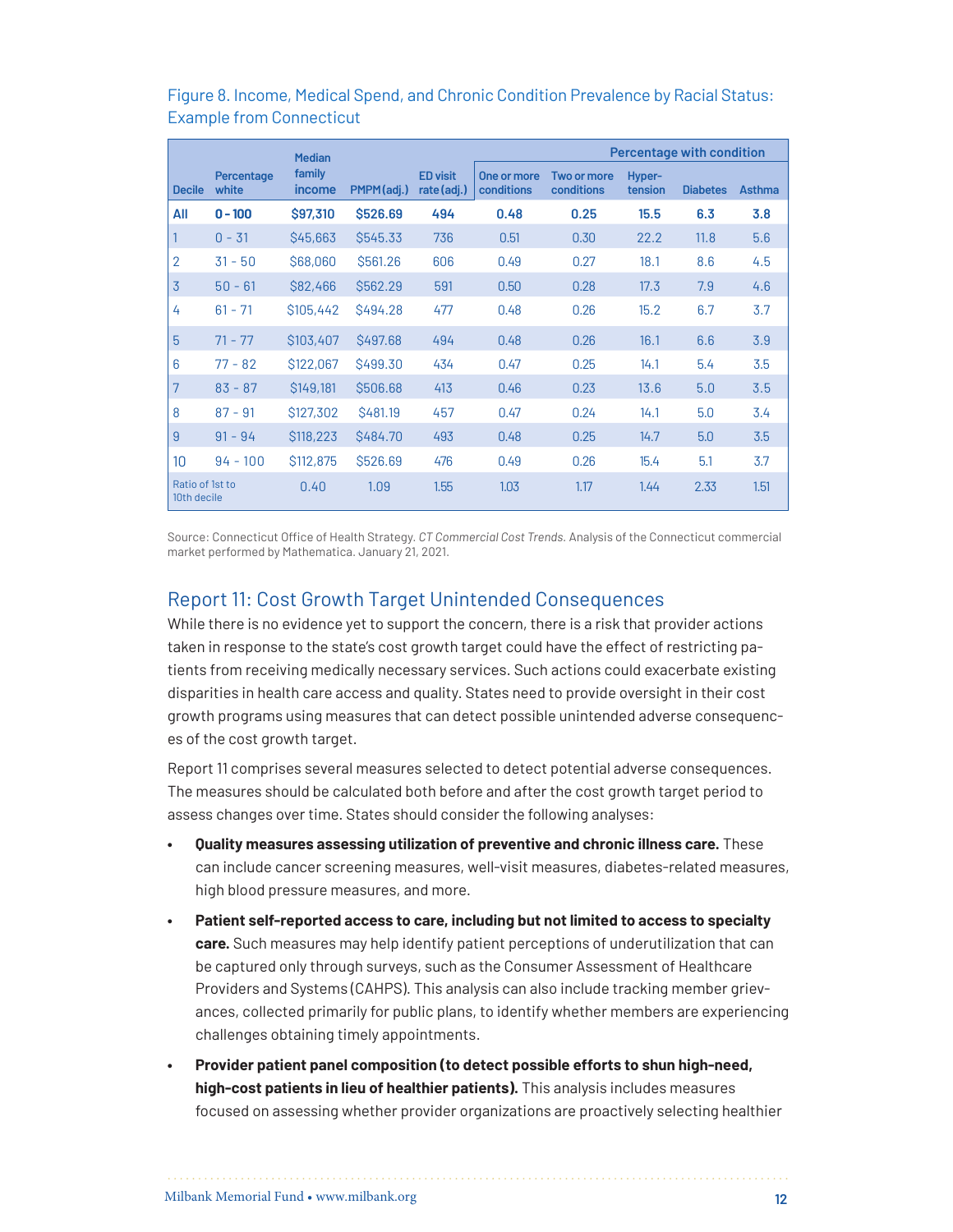or more adherent patients (i.e., "cherry-picking") or dropping patients who are less healthy or more complicated (i.e., "lemon dropping").

**• Stratified analyses to assess specific—and disparate—impact of the target on groups that have been economically and socially marginalized, people with disabilities, Black people, Indigenous people, and people of color.** This analysis consists of stratifying the above measures using supplemental data sources (e.g., ACS data).

For more information on these measures, as well as a sample timeline for how to implement a plan to detect potential adverse consequences of a cost growth target, refer to the Connecticut Office of Health Strategy's "Cost Growth Benchmark Unintended Adverse Consequences Measurement Plan."[20](#page-20-4)

Because many factors affect performance on these measures, their use will not allow a state to definitively conclude that a state's cost growth target produced any adverse changes that were observed. Any detected adverse changes should, however, trigger additional analyses to ascertain whether the cost growth target played a substantive contributing role.

## **Recommended Supplemental Reports: Phase 2**

Once a state has established a regular cadence for the recommended standard reports, it should develop supplemental reports to enhance its ability to identify opportunities for actions to reduce cost growth. These supplemental reports might include, but would certainly not be limited to, analysis of the following factors:

- Provider entity- and payer-level analysis
- Variation across payers, providers, and geographies
- Supply as a cost driver
- Market consolidation as a cost driver
- Pharmacy cost drivers
- Out-of-pocket spending
- Benchmark analysis
- Site of care
- Professional specialty analysis

This section provides additional detail on these supplemental reports that could be used to further examine cost growth trends.

#### 1. Provider entity- and payer-level analysis

After assessing spend and trend at a high level using the reports outlined in Phase 1, it is critical to assess spend and trend by provider entity and by payer. Assessing total spend and trend by provider and payer, especially relative to volume of services delivered, sheds light on whether spending varies because of differences in prices or utilization. These analyses should consider spend and trend for all total medical expenses, but can also be stratified to look at how spending for a specific service category or health condition varies by provider entity and payer.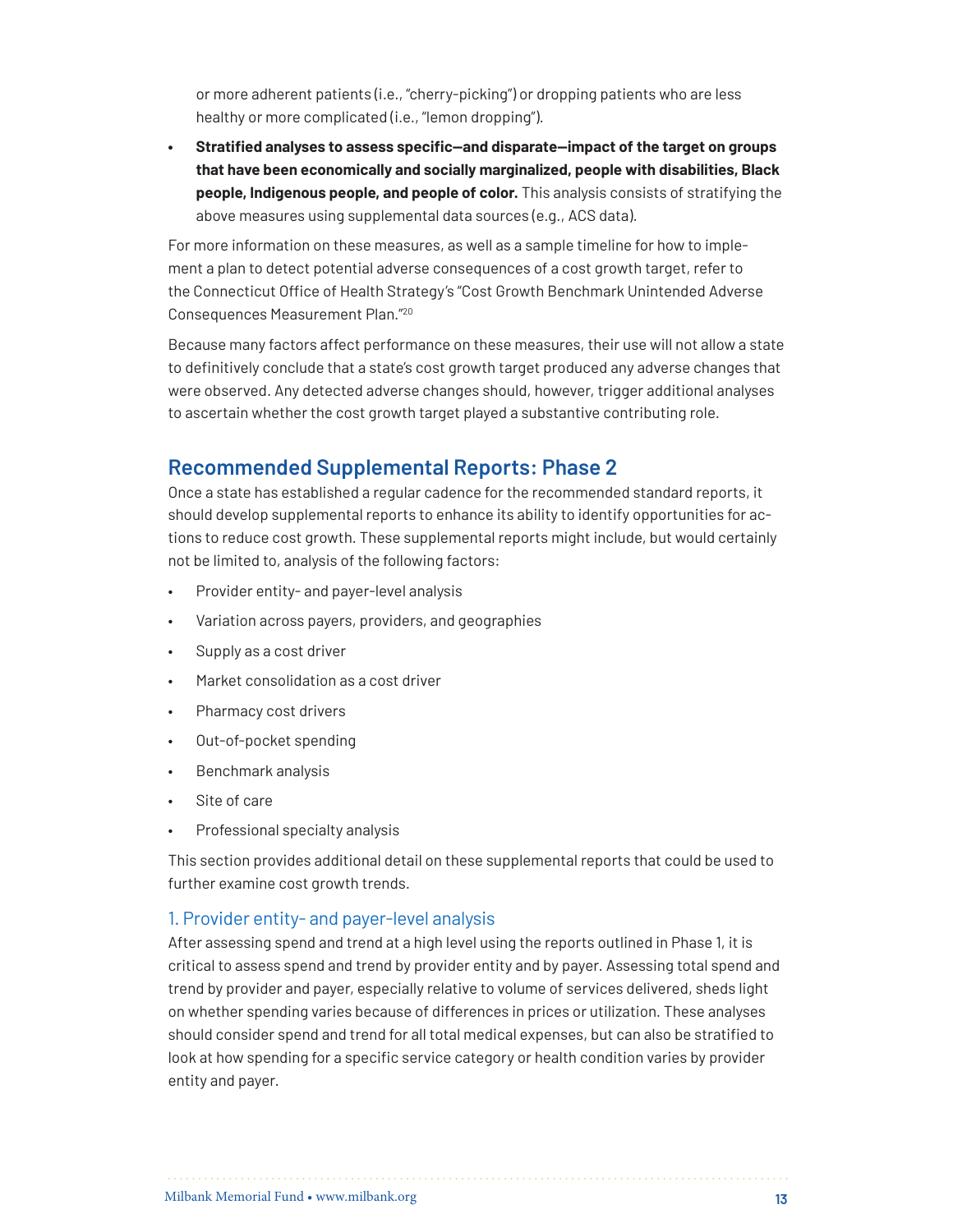#### 2. Variation Across Payers, Providers, and Geographies

Capturing the variation in cost and cost growth drivers among payers, providers, and geographies can signal opportunity for reduced spending. Drilling down to understand which specific payers, providers, and geographies are high-cost outliers can inform more focused investigation of the underlying causes and inform targeted interventions. Identifying lowcost outliers may also provide useful insights if contributing factors can be elicited and best practices and/or lessons can be shared and adopted by payers and providers or in specific geographic locations with higher costs. States should proceed with caution to make sure low-cost outliers are not improperly limiting access to needed care or otherwise delivering substandard care.

#### 3. Supply as a Cost Driver

It is well documented that the number of hospital beds and specialists in a given region im-pacts the amount of care delivered and its intensity.<sup>[21](#page-20-5),22</sup> Analyses of the per capita specialist supply and per capita hospital bed supply—and their relationship to utilization across service categories in specific regions—may help pinpoint drivers of cost growth due to volume and service intensity. This in turn can identify opportunities for purchasers and payers to address regional care patterns, including where value-based payment methodologies may be applied as a tool to limit cost growth due to supply of specific categories of service.

For example, a study utilizing the Dartmouth Atlas of Health Care has demonstrated that in the fee-for-service Medicare population, the interaction between medical specialist supply, practice intensity, and level of hospital bed supply significantly increases cost by way of service intensity.<sup>[23](#page-20-7)</sup> In regions with the lowest quintile of hospital bed supply, increasing the internist/medical specialist supply from the lowest to the highest quintile is associated with an 18% increase in the intensity of care. However, in areas with hospital bed supply in the highest quintile, the same increase in physician supply is associated with a 34% increase in intensity of care.

#### 4. Market Consolidation as a Cost Driver

Extensive research has found a causal relationship between health care provider market con-solidation and high prices.<sup>[24](#page-20-8)</sup> States can assess the impact of provider organization mergers and acquisitions on price and on health care cost growth. They can also analyze variation in price based on regional market consolidation and the presence in the market of a dominant provider organization. Such analysis is relevant for facility and practice consolidation alike, and can be used to inform the design and application of policy actions to mitigate cost growth.

#### 5. Pharmacy Cost Drivers

Pharmacy spending warrants special attention for a few reasons: (a) it represents a high percentage of total spending—sometimes over 25% for persons with commercial coverage; (b) in recent years it has often grown faster on a per capita basis than other categories of service spending, and with biologics and gene therapy drugs coming to market, growth is projected to continue; and (c) understanding pharmacy spending trends requires use of different measures than are typically employed for medical services.

Because manufacturer drug rebates are a significant offset to prescription drug spending, states should be mindful that claims-based analyses will overstate drug spending. Nonetheless, insights and opportunities can be gleaned from drug category analysis.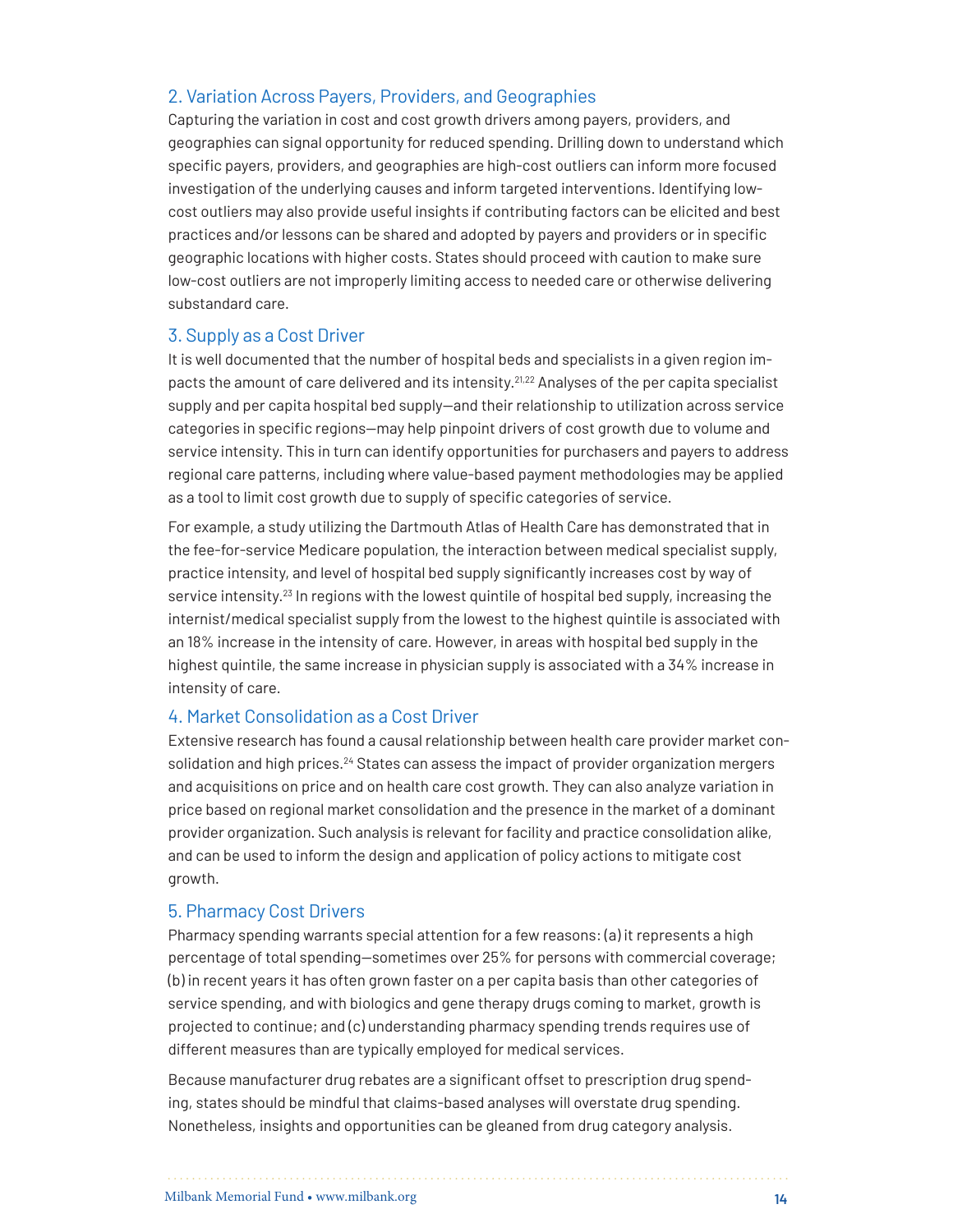Key pharmacy spending metrics should assess the following:

- **• Brand-name vs. generic drug utilization.** High utilization of branded drugs represents an opportunity to reduce costs through interventions such as evidence-based formularies and provider education.
- **• Specialty drug spending.** Specialty drugs typically make up over 70% of pharmaceutical spending; therefore, more detailed analyses in this category may yield opportunities for cost and cost growth reductions. States should define specialty drugs as those with a 30-day equivalent negotiated price of \$670 in 2020 and \$780 in 2021, as defined by CMS, and examine spending by drug.<sup>[25](#page-20-9)[,26](#page-20-10)</sup> This analysis can lead to insights on specific specialty drugs that may be driving overall pharmacy cost. Statewide or multistate collaborations may be instituted to influence price, volume, or prescribing, depending on the specific drug and context.
- **• Spending patterns by drug classification category.** The American Society of Health-System Pharmacists produces the AHFS Pharmacologic-Therapeutic Classification. National drug codes (NDCs) can be mapped to 27 AHFS classes. Alternatively, Wolters Kluwer produces Lexicomp, another drug classification system.

The key pharmacy spending metrics that can be tracked to identify sources of cost and cost growth from APCD data are:

- Total and per capita pharmacy spending (\$)
- Total and per capita pharmacy claims (number)
- Total and per capita pharmacy spending (\$) for drug category and percentage of overall pharmacy spending
- Total and per capita claims (number) for drug category and percentage of all pharmacy claims
- Average spending (\$) per claim in drug category
- Total and per capita pharmacy spending by class (\$)
- Total and per capita pharmacy claims by class (number)

## 6. Out-of-Pocket Spending

Changes in commercial plan design to address fast-growing costs, and employer and employee selection of plans that trade lower premiums for higher cost sharing, have resulted in significant growth in consumer out-of-pocket spending. Analyses in multiple states have revealed that commercial enrollee out-of-pocket spending has grown much faster than total medical expenses on a per capita basis.<sup>27[,28](#page-20-12)</sup> No state can consider its cost growth target strategy to be completely successful so long as this is the case. For this reason, states should track out-of-pocket spending growth. This spending can be isolated by subtracting paid claims from total medical expenses. APCDs often collect data about member liability (e.g., co-insurance) that also provide information about out-of-pocket costs to individuals. Additional data sources can potentially be used to estimate self-payment for services with access constraints and for non-covered services, as well as for premium contributions.

#### 7. Benchmark Analysis

Benchmarking results across market, payer, geography, and provider entity, as well as according to cost drivers in comparison with national databases and other states, is one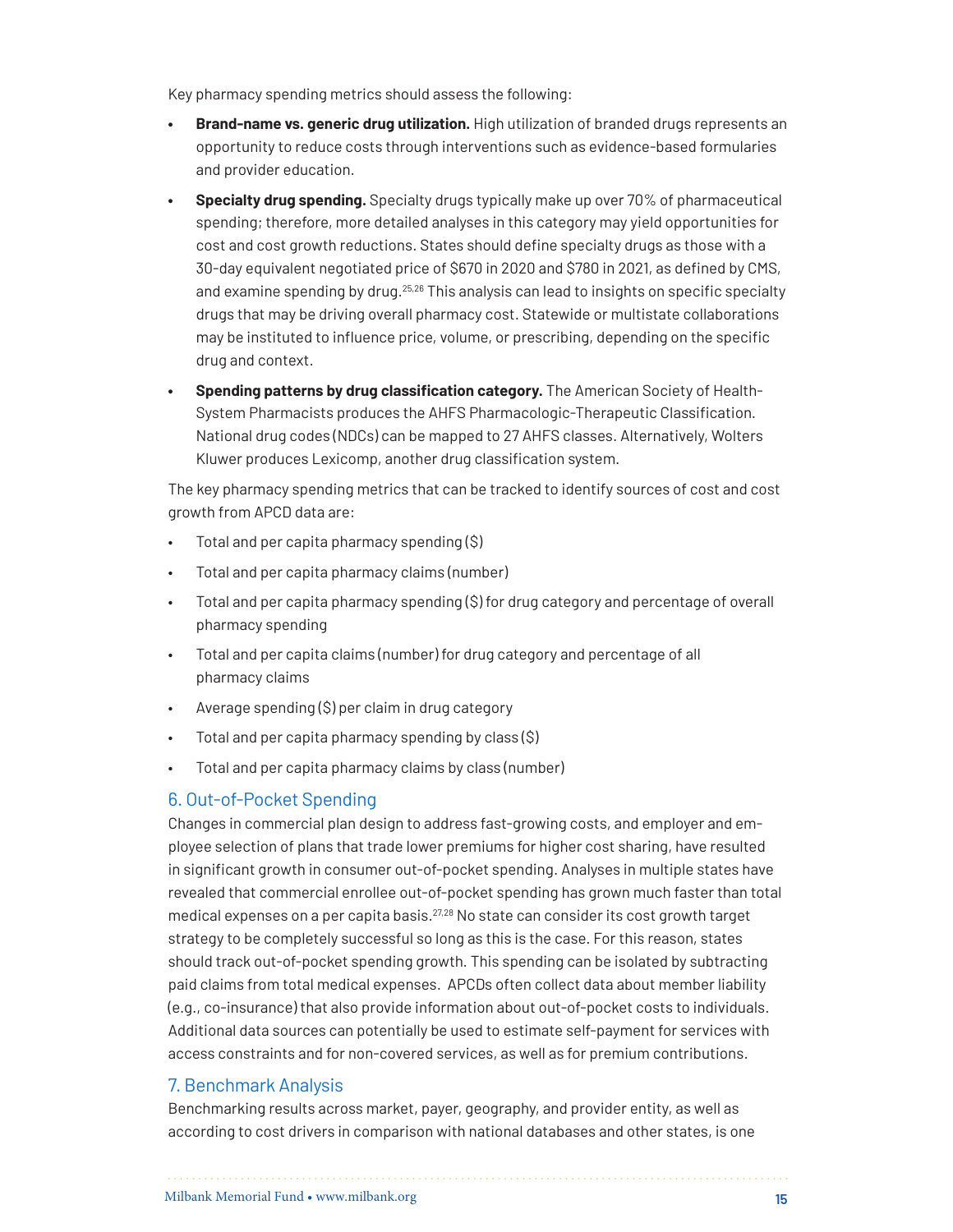approach to identify opportunities for intervention. As noted previously, CMS publishes NHEA data.<sup>29</sup> Both HCCI<sup>30</sup> and RAND<sup>31</sup> produce public reports on cost and cost growth benchmarks, and insurers routinely use cost benchmarks provided by third parties as a part of their financial and actuarial analyses that could be shared at a state or regional level. States should be careful to assess whether such analyses adequately capture the experience of a state's primary payers and whether there are differences in methodologies before using these outside sources for comparison purposes.

States can also compare results with other states that are engaging in cost growth target work and producing similar data and reports. Benchmarking may allow states to understand where their costs and cost growth deviate significantly from reference data (be it national or another state's data). This can help states prioritize and focus their action and intervention. Care will need to be taken when making such comparisons because states may employ differing definitions and methodologies.

#### 8. Site of Care

Health care spending can be greatly influenced by the site of care. Place-of-service codes<sup>[32](#page-21-3)</sup> may be used to examine cost and cost growth at different sites of care, such as inpatient facilities, ambulatory surgery centers, pharmacies, skilled nursing facilities, and other settings. Additionally, examining place-of-service variation among providers and by geography for high-cost clinical conditions may provide insight into opportunities to utilize resources more effectively. For example, examining place-of-service codes for a given procedure or condition could help identify provider groups that utilize inpatient facilities for procedures that can be safely and less expensively performed in outpatient and ambulatory surgery center settings (e.g., endoscopy, minor surgical procedures), resulting in higher unit cost for a given procedure related to the condition.

Site-of-care analysis can allow a state to pinpoint factors that contribute to cost trends and cost variation and also identify opportunities for cost growth mitigation. For example, one state reportedly found that urgent care centers were generating higher costs than emergen-cy rooms for treatment of like conditions. This finding led to a change in payment policy.<sup>[33](#page-21-4)</sup>

#### 9. Professional Spending Analysis

Professional spending for specialty care may be of special interest when states are trying to ascertain cost drivers. States interested in such an area of inquiry should consider using the Berenson-Eggers Type of Service (BETOS) Codes.<sup>34</sup> The BETOS codes categorize professional spending into six categories:

- Primary care
- Non-procedural medical specialties (oncology, neurology)
- Procedural internal medicine specialties (cardiology, gastroenterology)
- Surgical specialties (e.g., general surgery, orthopedics)
- Other physician specialties (e.g., diagnostic radiology, pathology)
- Other health professionals (e.g., nurse practitioners, social workers) $35$

Designed initially for analysis of Medicare spending, this approach can be modified to analyze Medicaid and commercial spending data, in part by including obstetrics and pediatrics. Brown University researchers performed such modifications to analyze Rhode Island APCD data, for example[.36](#page-21-7)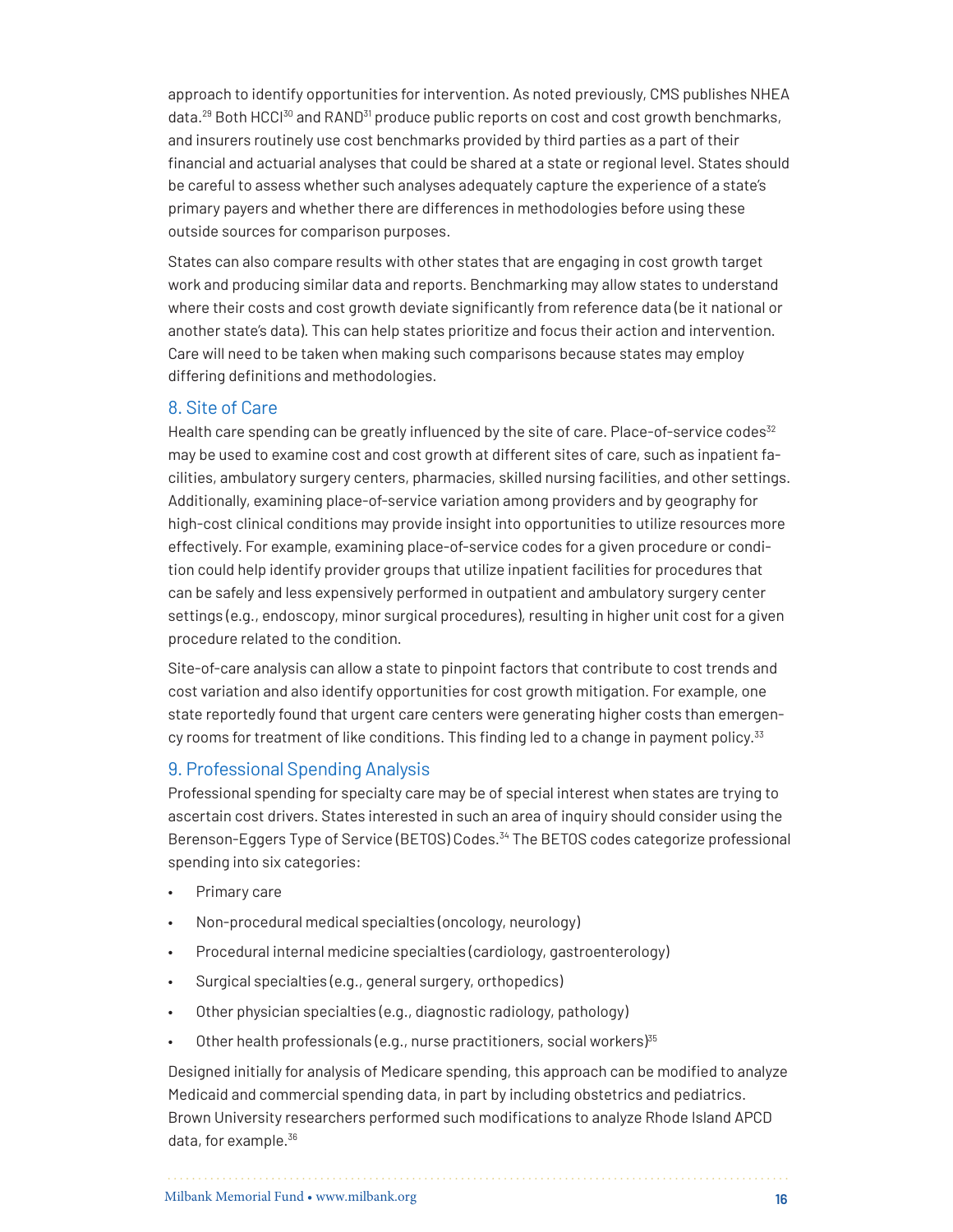## **Future Directions**

States should consider a phased approach to publishing their health care spending analyses. Beginning with simple and easy-to-understand findings provides an opportunity for states and their stakeholders to gain familiarity with the data and build the trust of key partners and stakeholders. States should also be transparent about their analytic methodologies and develop a process to allow providers and/or payers to review their own data prior to publication. All of these actions will support robust and collaborative ongoing efforts to reduce state health care cost growth.

After states have implemented the recommended standard analytic reports and pursued at least some of the recommended supplemental reports, they may develop more sophisticated reports to provide further insight into the cost drivers identified in the standard reporting. These ad hoc reports should drill down to explore specific spending patterns that could be addressed through stakeholder or policy-level actions to reduce health care cost growth. Examples include these possible objectives:

- Understanding the locus and frequency of inappropriate resource use or low-value care to craft strategies for its reduction.
- Analyzing the impact of payment models on cost and how payment models interact with unit price, service volume, risk mix, and service intensity.
- Understanding the cost implications of market competition and market concentration.
- Understanding the impact of primary care spending on total health care spending.

There is a vast universe of areas of inquiry for states seeking to support cost growth target attainment through analytic reports. Of course, state agency budgets limit the breadth and depth of analyses that states can pursue in a given year. For this reason, a structured, data-informed, and prioritized approach to analysis can ensure efficient application of state resources.

## **Acknowledgments**

The authors express profound appreciation to the following individuals for their review and constructive comments in response to an earlier draft of this report: David Auerbach, Sarah Bartelmann, Chris Chan, Elliott Fisher, Zachary Goldman, Anya Rader Wallack, KeriAnn Wells, Ira Wilson, and Marian Wrobel.

In addition, the authors express appreciation to Rachel Block, Christine Haran, Chris Koller, and Keanan Lane for their review and comments on the final drafts.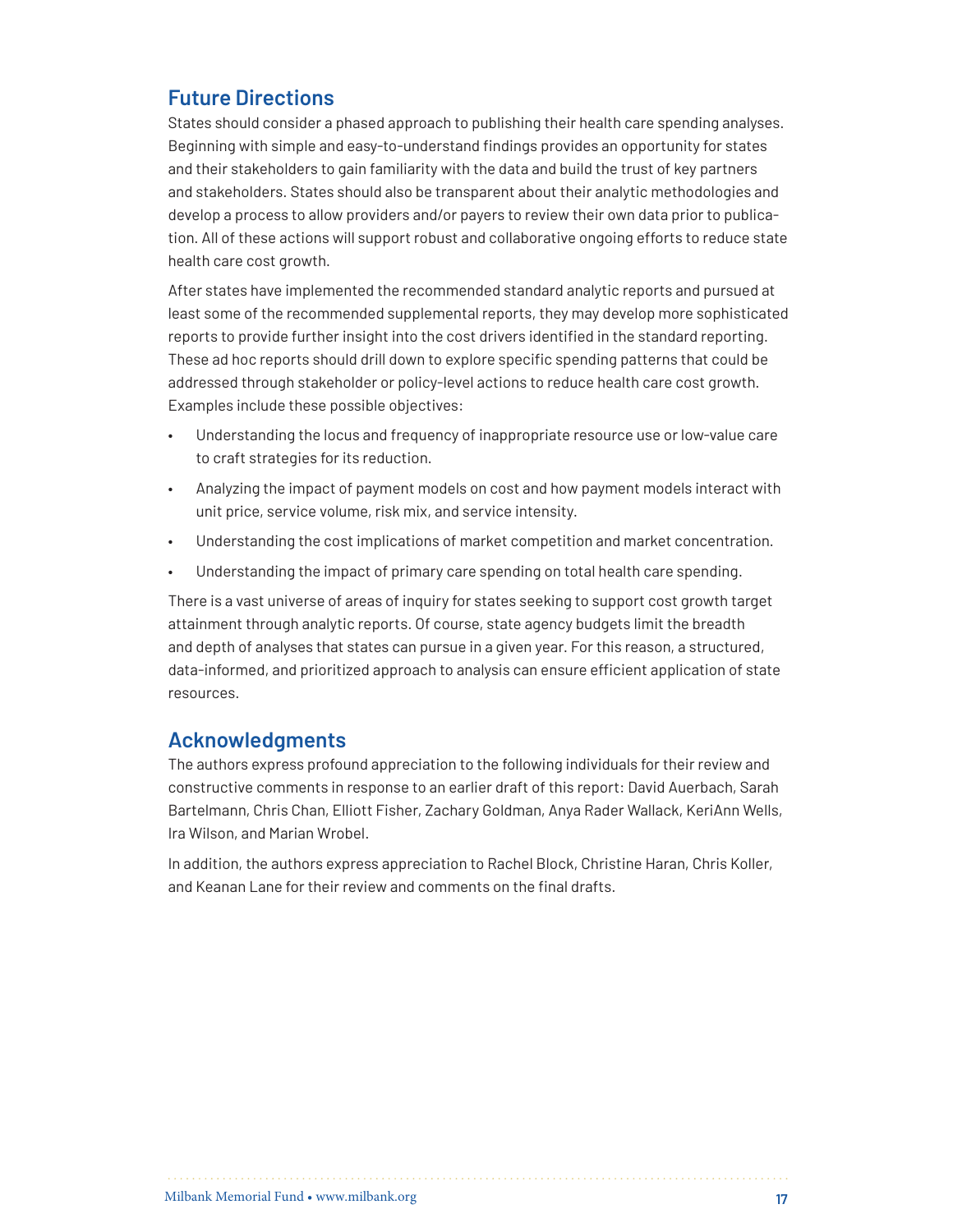## **Appendix A: Example of Health Care Service Categorization**

Asterisks indicate categories or subcategories that are not included in the National Health Expenditure Accounts framework; other modifications of that framework are noted in the table.

| <b>Category/Subcategory</b>                                      | <b>Description</b>                                                                                                                                                                                                                                    |
|------------------------------------------------------------------|-------------------------------------------------------------------------------------------------------------------------------------------------------------------------------------------------------------------------------------------------------|
| <b>Hospital care</b>                                             | Services provided by hospitals to patients, including room<br>and board, ancillary charges, services of resident physi-<br>cians, inpatient pharmacy, hospital-based nursing home and<br>home health care, and any other services billed by hospitals |
| Inpatient hospital care*                                         |                                                                                                                                                                                                                                                       |
| Outpatient hospital care*                                        |                                                                                                                                                                                                                                                       |
| Other hospital-based care*                                       |                                                                                                                                                                                                                                                       |
| <b>Professional services</b>                                     |                                                                                                                                                                                                                                                       |
| Physician and clinical services                                  | Services provided by MDs and DOs, and by outpatient care<br>centers (e.g., FQHCs, RHCs)                                                                                                                                                               |
| Primary care*                                                    | Spending associated with primary care-specific provider<br>taxonomy codes <sup>37</sup>                                                                                                                                                               |
| Specialty care*                                                  | Spending associated with specialty care-specific provider<br>taxonomy codes <sup>38</sup>                                                                                                                                                             |
| Other professional services                                      | Services provided in establishments operated by health<br>practitioners other than physicians and dentists (e.g., pri-<br>vate-duty nurses; chiropractors; podiatrists; optometrists;<br>physical, occupational and speech therapists)                |
| Dental services                                                  | Services provided in establishments operated by a DMD,<br>DDS, or DDSc                                                                                                                                                                                |
| Other health, residential and personal<br>care services          | Spending for home and community-based Medicaid waivers,<br>residential care facilities, ambulance services, school<br>health, and worksite health care                                                                                                |
| Home and community-based waiv-<br>$ers*$                         |                                                                                                                                                                                                                                                       |
| Residential care facilities*                                     |                                                                                                                                                                                                                                                       |
| Other subcategories defined by the<br>state's Medicaid program*  |                                                                                                                                                                                                                                                       |
| <b>Home health care</b>                                          | Medical care provided in the home by freestanding home<br>health agencies                                                                                                                                                                             |
| <b>Nursing care facilities and continuing</b><br>care retirement | Nursing and rehabilitative services provided in freestanding<br>nursing home facilities                                                                                                                                                               |
| Subacute nursing facilities*                                     |                                                                                                                                                                                                                                                       |
| Rehabilitative services*                                         |                                                                                                                                                                                                                                                       |
| Long-term care*                                                  |                                                                                                                                                                                                                                                       |
| Assisted living*                                                 |                                                                                                                                                                                                                                                       |
| <b>Pharmaceutical spending</b>                                   | Spending for human-use dosage-form prescription drugs,<br>biological drugs, or vaccines (modified from the NHEA<br>framework to exclude diagnostic products that are available<br>only by a prescription)                                             |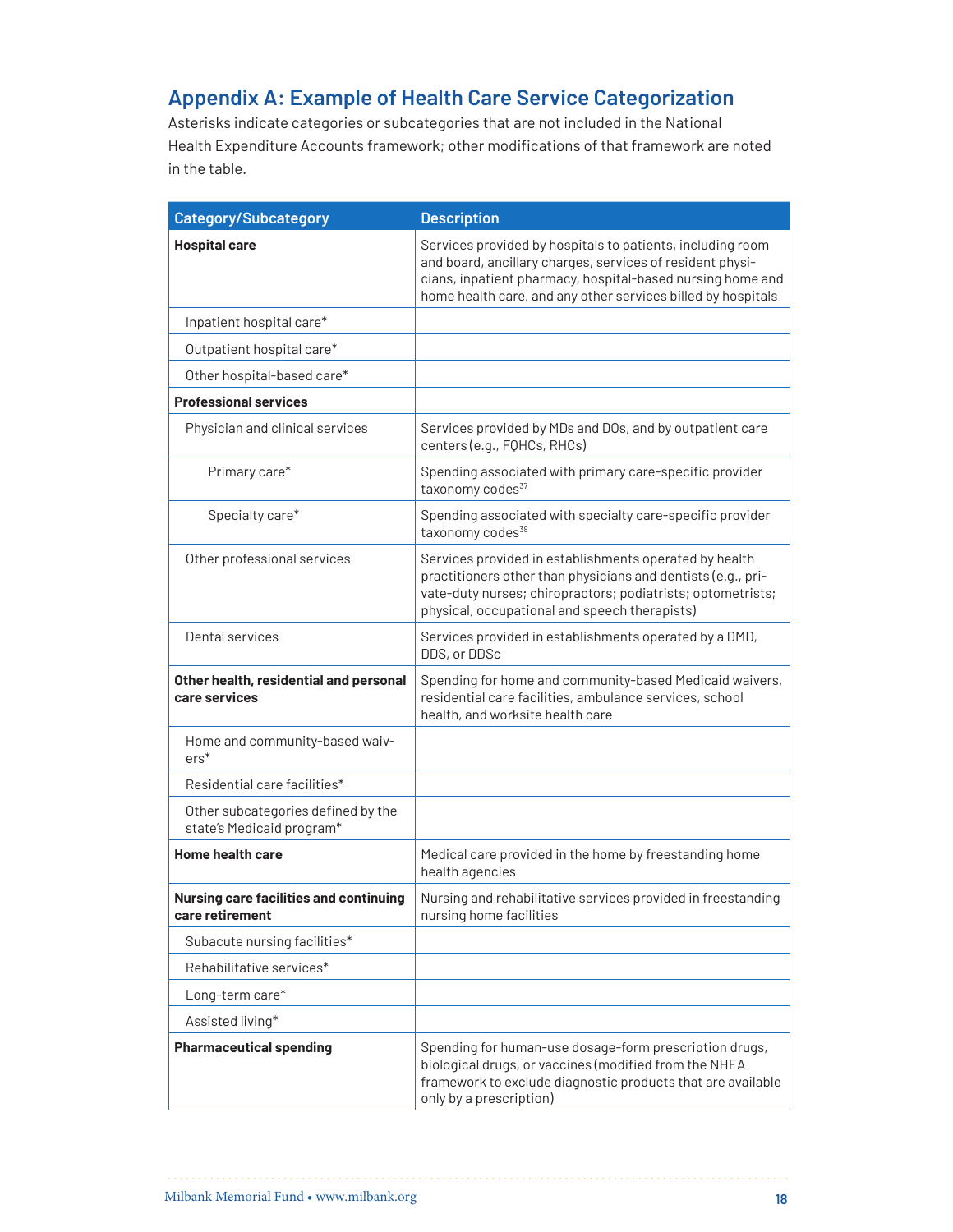| <b>Category/Subcategory</b>      | <b>Description</b>                                                                                                                                       |
|----------------------------------|----------------------------------------------------------------------------------------------------------------------------------------------------------|
| Brand-name drugs*                |                                                                                                                                                          |
| Generic drugs <sup>*</sup>       |                                                                                                                                                          |
| Specialty drugs*                 | Drugs with a 30-day equivalent negotiated price of \$670 in<br>2020 and \$780 in 2021 <sup>39</sup>                                                      |
| Physician-administered drugs*    | Distinguished by the use of a J code on medical claims;<br>sometimes referred to as "medical pharmacy"                                                   |
| <b>Durable medical equipment</b> | Spending on items such as contact lenses, eyeglasses, sur-<br>gical and orthopedic products, hearing aids, wheelchairs,<br>and medical equipment rentals |
| Other*                           | All other spending not captured in the categories above<br>(e.g., laboratory facilities, imaging facilities, freestanding<br>surgical centers)           |

# **Appendix B: CMS Chronic Condition Warehouse**

| <b>Conditions</b>                                               |                                                             |                                         |  |  |  |  |
|-----------------------------------------------------------------|-------------------------------------------------------------|-----------------------------------------|--|--|--|--|
| Acquired Hypothyroidism                                         | <b>Chronic Kidney Disease</b>                               | <b>Hip/Pelvic Fracture</b>              |  |  |  |  |
| Acute Myocardial Infarction                                     | Chronic Obstructive Pulmonary<br>Disease and Bronchiectasis | Hyperlipidemia                          |  |  |  |  |
| Alzheimer's Disease                                             | Colorectal Cancer                                           | Hypertension                            |  |  |  |  |
| Alzheimer's Disease and Related<br>Disorders or Senile Dementia | Depression                                                  | Ischemic Heart Disease                  |  |  |  |  |
| Anemia                                                          | <b>Diabetes</b>                                             | Lung Cancer                             |  |  |  |  |
| Asthma                                                          | <b>Endometrial Cancer</b>                                   | Osteoporosis                            |  |  |  |  |
| <b>Atrial Fibrillation</b>                                      | Female/Male Breast Cancer                                   | Prostate Cancer                         |  |  |  |  |
| Benign Prostatic Hyperplasia                                    | Glaucoma                                                    | Rheumatoid Arthritis/<br>Osteoarthritis |  |  |  |  |
| Cataract                                                        | Heart Failure                                               | Stroke/Transient Ischemic<br>Attack     |  |  |  |  |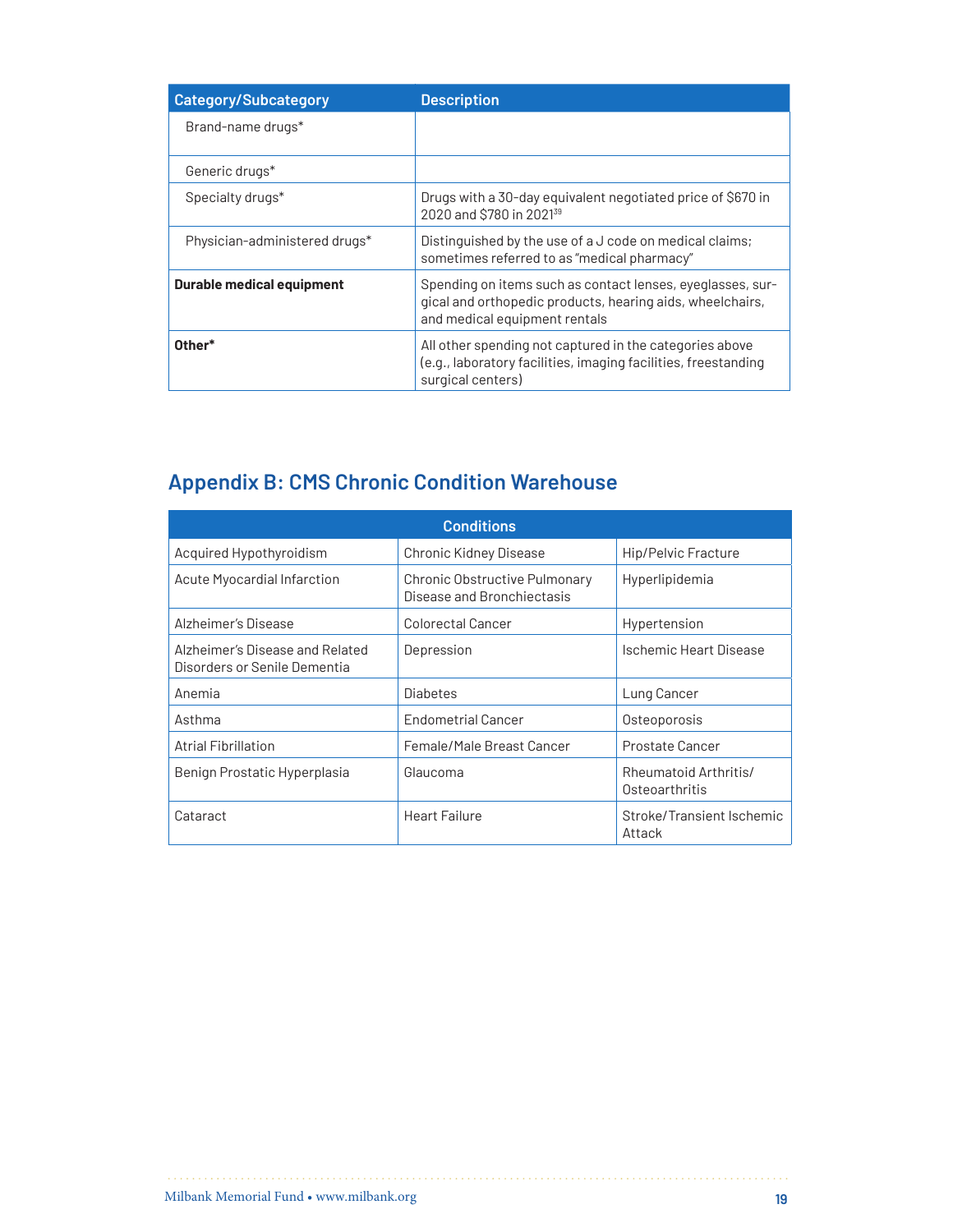## <span id="page-19-0"></span>**Notes**

- <sup>1</sup> Centers for Medicare & Medicaid Services. National Health Expenditure Data. [https://](https://www.cms.gov/Research-Statistics-Data-and-Systems/Statistics-Trends-and-Reports/NationalHealthExpendData) [www.cms.gov/Research-Statistics-Data-and-Systems/Statistics-Trends-and-Reports/](https://www.cms.gov/Research-Statistics-Data-and-Systems/Statistics-Trends-and-Reports/NationalHealthExpendData) [NationalHealthExpendData.](https://www.cms.gov/Research-Statistics-Data-and-Systems/Statistics-Trends-and-Reports/NationalHealthExpendData) Accessed February 21, 2021.
- <span id="page-19-1"></span><sup>2</sup> The Kaiser Family Foundation. State Health Facts. https://www.kff.org/statedata/. Published June 25, 2019. Accessed February 24, 2021.
- <span id="page-19-2"></span><sup>3</sup> The Commonwealth Fund. Scorecards: Commonwealth Fund. [https://www.commonwealth](https://www.commonwealthfund.org/publications/scorecards)[fund.org/publications/scorecards](https://www.commonwealthfund.org/publications/scorecards). Accessed February 24, 2021.
- <span id="page-19-3"></span><sup>4</sup> Health Care Cost Institute. HMI Interactive Report. https://healthcostinstitute.org/hcci-originals/hmi-interactive#HMI-Summary-Report-Current-. Published June 30, 2020. Accessed February 24, 2021.
- <span id="page-19-4"></span><sup>5</sup> Whaley CM, Briscombe B, Kerber R, O'Neill B, Kofner A. Nationwide Evaluation of Health Care Prices Paid by Private Health Plans: Findings from Round 3 of an Employer-Led Transparency Initiative. RAND Corporation; 2020. doi:10.7249/RR4394.
- <span id="page-19-6"></span><sup>6</sup> Fisher ES, Wennberg DE, Stukel TA, Gottlieb DJ. Variations in the longitudinal efficiency of academic medical centers. *Health Aff (Millwood*). 2004;(suppl):VAR19-VAR32. doi:10.1377/ hlthaff.var.19.
- <sup>7</sup> Wennberg JE, McAndrew Cooper M, eds. *The Quality of Medical Care in the United States: A Report on the Medicare Program.* The Dartmouth Atlas of Health Care. Health Forum; 1999. <https://data.dartmouthatlas.org/downloads/atlases/99Atlas.pdf>. Accessed February 24, 2021.
- <span id="page-19-7"></span><sup>8</sup> Cher BAY, Yakusheva O, Liu H, Bynum JPW, Davis MA. The effect of healthcare provider availability on spine spending. *J Gen Intern Med.* 2021;36(3):654-661. doi:10.1007/ s11606-020-06191-5.
- <span id="page-19-5"></span><sup>9</sup> Email correspondence, J. Andrianos. February 8, 2019.
- <span id="page-19-8"></span><sup>10</sup> Giunto N. *Promoting Transparency for Consumers and Policymakers with Cost and Quality Reporting Tools.* Washington Health Alliance. [http://www.ohic.ri.gov/documents/cost%20](http://www.ohic.ri.gov/documents/cost%20trends%20project/data-use-strategies-conference-2018-11-14-speaker-presentations.pdf) [trends%20project/data-use-strategies-conference-2018-11-14-speaker-presentations.pdf.](http://www.ohic.ri.gov/documents/cost%20trends%20project/data-use-strategies-conference-2018-11-14-speaker-presentations.pdf) November 14, 2018. Accessed February 24, 2021.
- <span id="page-19-9"></span><sup>11</sup> Dartmouth Atlas Project. Atlases and Reports. [https://www.dartmouthatlas.org/atlas](https://www.dartmouthatlas.org/atlases-and-reports/)[es-and-reports/.](https://www.dartmouthatlas.org/atlases-and-reports/) Published October 8, 2020. Accessed February 21, 2021.
- <span id="page-19-10"></span> $12$  Centers for Medicare & Medicaid Services. National Health Expenditure Accounts: Methodology Paper, 2019. [https://www.cms.gov/files/document/definitions-sourc](https://www.cms.gov/files/document/definitions-sources-and-methods.pdf)[es-and-methods.pdf.](https://www.cms.gov/files/document/definitions-sources-and-methods.pdf) Accessed February 24, 2021.
- <span id="page-19-11"></span><sup>13</sup> Health Care Cost Institute. Current HCCI 2.0 Data Dictionary. [https://healthcostinstitute.](https://healthcostinstitute.org/images/HCCI_20_Prelim_Data_Dictionary_2020.pdf) [org/images/HCCI\\_20\\_Prelim\\_Data\\_Dictionary\\_2020.pdf](https://healthcostinstitute.org/images/HCCI_20_Prelim_Data_Dictionary_2020.pdf). Accessed February 24, 2021.
- <span id="page-19-12"></span><sup>14</sup> American Hospital Association. Health for Life: Focus on Wellness. [https://www.aha.org/](https://www.aha.org/system/files/content/00-10/071204_H4L_FocusonWellness.pdf) [system/files/content/00-10/071204\\_H4L\\_FocusonWellness.pdf](https://www.aha.org/system/files/content/00-10/071204_H4L_FocusonWellness.pdf). Accessed February 24, 2021
- <span id="page-19-13"></span><sup>15</sup> Centers for Medicare & Medicaid Services. CMS Chronic Condition Warehouse Algorithms. [https://www2.ccwdata.org/documents/10280/19139421/ccw-chronic-condition-algo](https://www2.ccwdata.org/documents/10280/19139421/ccw-chronic-condition-algorithms.pdf)[rithms.pdf](https://www2.ccwdata.org/documents/10280/19139421/ccw-chronic-condition-algorithms.pdf). Published February 2021. Accessed February 24, 2021.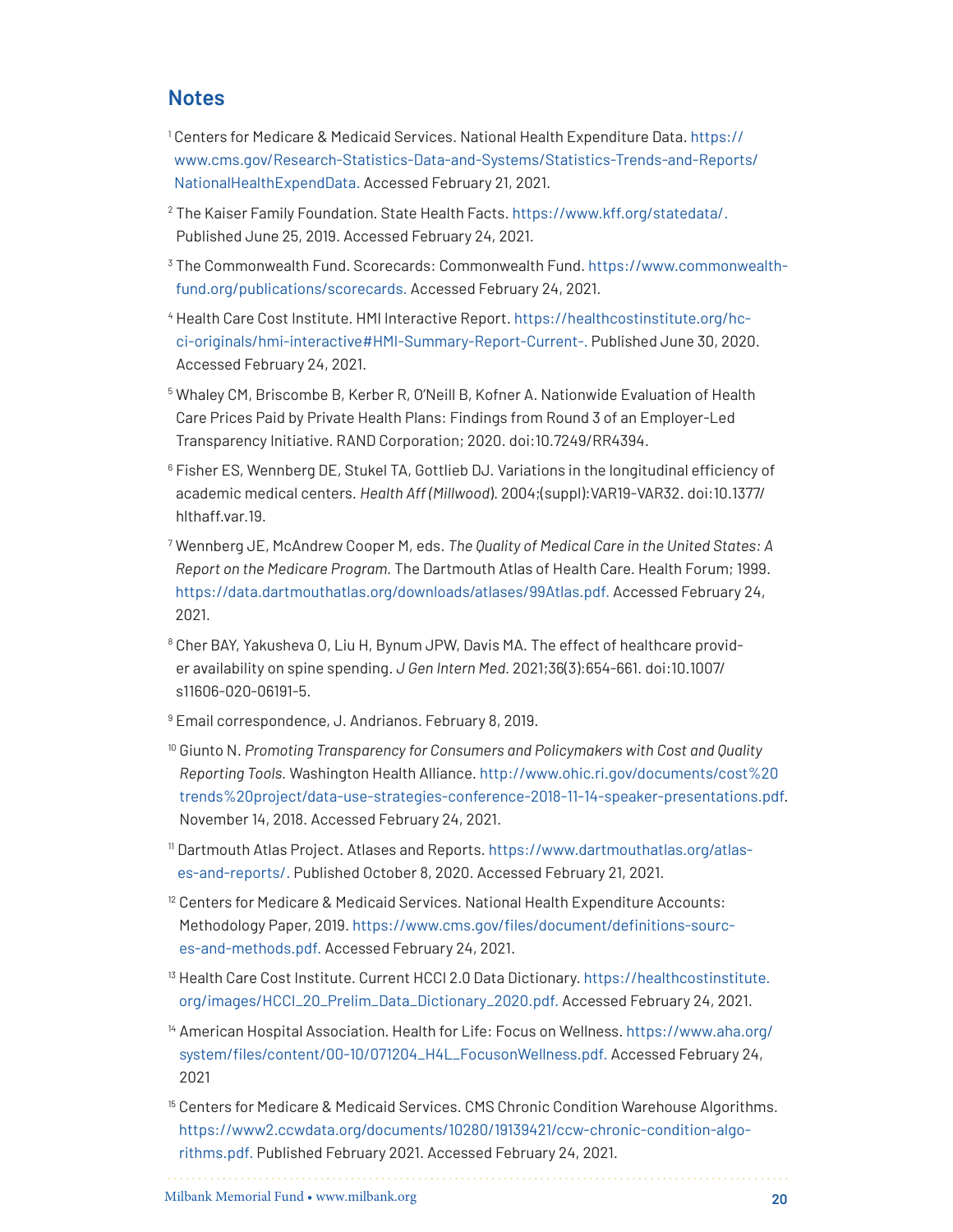- <span id="page-20-0"></span><sup>16</sup> Milliman. Chronic Conditions Hierarchical Groups (CCHGs). [https://www.medinsight.milli](https://www.medinsight.milliman.com/-/media/medinsight/pdfs/medinsight-chronic-conditions-cchgs.ashx)[man.com/-/media/medinsight/pdfs/medinsight-chronic-conditions-cchgs.ashx.](https://www.medinsight.milliman.com/-/media/medinsight/pdfs/medinsight-chronic-conditions-cchgs.ashx) Accessed May 30, 2021.
- <span id="page-20-1"></span> $17$  Agency for Healthcare Research and Quality. Pediatric Medical Complexity Algorithm. [https://www.ahrq.gov/sites/default/files/wysiwyg/pqmp/measures/chronic/chip](https://www.ahrq.gov/sites/default/files/wysiwyg/pqmp/measures/chronic/chipra-141-fullreport.pdf)[ra-141-fullreport.pdf](https://www.ahrq.gov/sites/default/files/wysiwyg/pqmp/measures/chronic/chipra-141-fullreport.pdf). Accessed February 24, 2021.
- <span id="page-20-2"></span><sup>18</sup> Centers for Medicare & Medicaid Services. ICD-10-CM/PCS MS-DRG v37.0 Definitions Manual. [https://www.cms.gov/icd10m/version37-fullcode-cms/fullcode\\_cms/P0001.html](https://www.cms.gov/icd10m/version37-fullcode-cms/fullcode_cms/P0001.html). Accessed February 24, 2021.
- <span id="page-20-3"></span><sup>19</sup> Centers for Medicare & Medicaid Services. Design and Development of the Diagnosis Related Group (DRG). [https://www.cms.gov/icd10m/version37-fullcode-cms/fullcode\\_cms/](https://www.cms.gov/icd10m/version37-fullcode-cms/fullcode_cms/Design_and_development_of_the_Diagnosis_Related_Group_(DRGs).pdf) [Design\\_and\\_development\\_of\\_the\\_Diagnosis\\_Related\\_Group\\_\(DRGs\).pdf](https://www.cms.gov/icd10m/version37-fullcode-cms/fullcode_cms/Design_and_development_of_the_Diagnosis_Related_Group_(DRGs).pdf). Published October 2019. Accessed February 24, 2021.
- <span id="page-20-4"></span><sup>20</sup> Connecticut Office of Health Strategy. *CT Commercial Cost Trends.* Analysis of the Connecticut commercial market performed by Mathematica. January 21, 2021.
- <span id="page-20-5"></span><sup>21</sup> Fisher ES, Wennberg DE, Stukel TA, Gottlieb DJ. Variations in the longitudinal efficiency of academic medical centers. *Health Aff (Millwood)*. 2004;(suppl):VAR19-VAR32. doi:10.1377/ hlthaff.var.19.
- <span id="page-20-6"></span><sup>22</sup> Wennberg JE, McAndrew Cooper M, eds. *The Quality of Medical Care in the United States: A Report on the Medicare Program.* The Dartmouth Atlas of Health Care. Health Forum; 1999. [https://data.dartmouthatlas.org/downloads/atlases/99Atlas.pdf.](https://data.dartmouthatlas.org/downloads/atlases/99Atlas.pdf) Accessed February 24, 2021.
- <span id="page-20-7"></span> $^{23}$  Fisher ES, Wennberg DE, Stukel TA, Gottlieb DJ. Variations in the longitudinal efficiency of academic medical centers. *Health Aff (Millwood).* 2004;(suppl):VAR19-VAR32. doi:10.1377/ hlthaff.var.19.
- <span id="page-20-8"></span><sup>24</sup> Schwartz K, Lopez E, Rae M, Neuman T. What We Know About Provider Consolidation. Kaiser Family Foundation. [https://www.kff.org/health-costs/issue-brief/](https://www.kff.org/health-costs/issue-brief/what-we-know-about-provider-consolidation/) [what-we-know-about-provider-consolidation/](https://www.kff.org/health-costs/issue-brief/what-we-know-about-provider-consolidation/). Published 2020. Accessed April 17, 2021.
- <span id="page-20-9"></span><sup>25</sup> Schwartz K, Lopez E, Rae M, Neuman T. What We Know About Provider Consolidation. Kaiser Family Foundation. [https://www.kff.org/health-costs/issue-brief/](https://www.kff.org/health-costs/issue-brief/what-we-know-about-provider-consolidation/) [what-we-know-about-provider-consolidation/](https://www.kff.org/health-costs/issue-brief/what-we-know-about-provider-consolidation/). Published 2020. Accessed April 17, 2021.
- <span id="page-20-10"></span> $26$  MEDPAC. Restructuring Medicare Part D for the era of specialty drugs. In: Report to the Congress: Medicare and the Health Care Delivery System. [http://www.medpac.gov/docs/](http://www.medpac.gov/docs/default-source/reports/jun19_ch2_medpac_reporttocongress_sec.pdf) [default-source/reports/jun19\\_ch2\\_medpac\\_reporttocongress\\_sec.pdf.](http://www.medpac.gov/docs/default-source/reports/jun19_ch2_medpac_reporttocongress_sec.pdf) Published June 2019. Accessed February 24, 2021.
- <span id="page-20-11"></span><sup>27</sup> Connecticut Office of Health Strategy. *CT Commercial Cost Trends.* Analysis of the Connecticut commercial market performed by Mathematica. January 21, 2021.
- <span id="page-20-12"></span> $28$  Massachusetts Health Policy Commission. Hearing on the Potential Modification of the Health Care Cost Growth Benchmark. [https://www.mass.gov/doc/presentation-bench](https://www.mass.gov/doc/presentation-benchmark-hearing-march-11-2020/download)[mark-hearing-march-11-2020/download.](https://www.mass.gov/doc/presentation-benchmark-hearing-march-11-2020/download) Published March 11, 2021. Accessed February 24, 2021.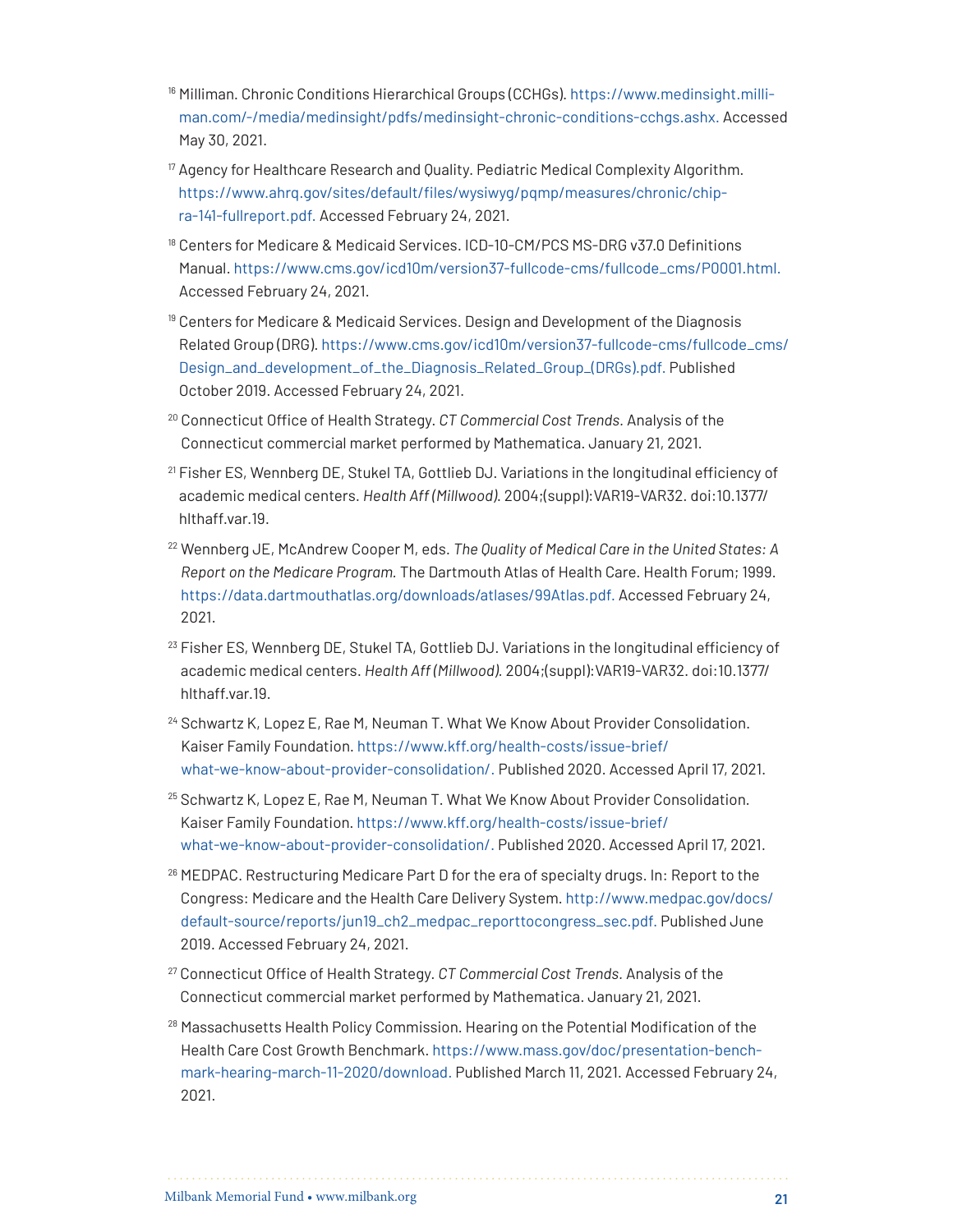- <span id="page-21-0"></span><sup>29</sup> Centers for Medicare & Medicaid Services. National Health Expenditure Data. [https://](https://www.cms.gov/Research-Statistics-Data-and-Systems/Statistics-Trends-and-Reports/NationalHealthExpendData) [www.cms.gov/Research-Statistics-Data-and-Systems/Statistics-Trends-and-Reports/](https://www.cms.gov/Research-Statistics-Data-and-Systems/Statistics-Trends-and-Reports/NationalHealthExpendData) [NationalHealthExpendData](https://www.cms.gov/Research-Statistics-Data-and-Systems/Statistics-Trends-and-Reports/NationalHealthExpendData). Accessed February 21, 2021.
- <span id="page-21-1"></span><sup>30</sup> Health Care Cost Institute. HMI Interactive Report. [https://healthcostinstitute.org/hc](https://healthcostinstitute.org/hcci-originals/hmi-interactive#HMI-Summary-Report-Current-Spending)[ci-originals/hmi-interactive#HMI-Summary-Report-Current-](https://healthcostinstitute.org/hcci-originals/hmi-interactive#HMI-Summary-Report-Current-Spending). Published June 30, 2020. Accessed February 24, 2021.
- <span id="page-21-2"></span><sup>31</sup> Whaley CM, Briscombe B, Kerber R, O'Neill B, Kofner A. Nationwide Evaluation of Health Care Prices Paid by Private Health Plans: Findings from Round 3 of an Employer-Led Transparency Initiative. RAND Corporation; 2020. [https://doi.org/10.7249/RR4394.](https://doi.org/10.7249/RR4394)
- <span id="page-21-3"></span><sup>32</sup> Centers for Medicare & Medicaid Services. Place of Service Code Set. [https://www.cms.](https://www.cms.gov/Medicare/Coding/place-of-service-codes/Place_of_Service_Code_Set) [gov/Medicare/Coding/place-of-service-codes/Place\\_of\\_Service\\_Code\\_Set.](https://www.cms.gov/Medicare/Coding/place-of-service-codes/Place_of_Service_Code_Set) Published October 2019. Accessed February 24, 2021.
- <span id="page-21-4"></span><sup>33</sup> Email correspondence, M. Azam, UnitedHealthcare. February 17, 2021.
- <span id="page-21-5"></span><sup>34</sup> The Urban Institute. Development and Structure of BETOS 2.0 with Illustrative Data. [https://www.urban.org/research/publication/development-and-structure-betos-20-illus](https://www.urban.org/research/publication/development-and-structure-betos-20-illustrative-data/view/full_report)[trative-data/view/full\\_report](https://www.urban.org/research/publication/development-and-structure-betos-20-illustrative-data/view/full_report). Published June 2020. Accessed February 26, 2021.
- <span id="page-21-6"></span><sup>35</sup> Wilson I. Procedure Encounter Commercial Price Variation. Presentation to the Rhode Island Advisory Committee on Actionable Cost Drivers. Presented February 26, 2021.

<span id="page-21-7"></span><sup>36</sup> Ibid.

- <span id="page-21-8"></span><sup>37</sup> Centers for Medicare & Medicaid Services. Crosswalk: Medicare Provider/Supplier to Healthcare Provider Taxonomy. [https://www.cms.gov/Medicare/Provider-Enrollment-and-](https://www.cms.gov/Medicare/Provider-Enrollment-and-Certification/MedicareProviderSupEnroll/Downloads/TaxonomyCrosswalk.pdf)[Certification/MedicareProviderSupEnroll/Downloads/TaxonomyCrosswalk.pdf](https://www.cms.gov/Medicare/Provider-Enrollment-and-Certification/MedicareProviderSupEnroll/Downloads/TaxonomyCrosswalk.pdf). Published November 30, 2017. Accessed February 24, 2021.
- <span id="page-21-9"></span><sup>38</sup> Centers for Medicare & Medicaid Services. Crosswalk: Medicare Provider/Supplier to Healthcare Provider Taxonomy. [https://www.cms.gov/Medicare/Provider-Enrollment-and-](https://www.cms.gov/Medicare/Provider-Enrollment-and-Certification/MedicareProviderSupEnroll/Downloads/TaxonomyCrosswalk.pdf)[Certification/MedicareProviderSupEnroll/Downloads/TaxonomyCrosswalk.pdf](https://www.cms.gov/Medicare/Provider-Enrollment-and-Certification/MedicareProviderSupEnroll/Downloads/TaxonomyCrosswalk.pdf). Published November 30, 2017. Accessed February 24, 2021.
- <span id="page-21-10"></span><sup>39</sup> Frieder M, Schneider M, Nam D, Stengel K. CMS Proposes Allowing Part D Plans to Implement a New Preferred Specialty Tier. [https://avalere.com/insights/cms-proposes-al](https://avalere.com/insights/cms-proposes-allowing-part-d-plans-to-implement-a-new-preferred-specialty-tier)[lowing-part-d-plans-to-implement-a-new-preferred-specialty-tier](https://avalere.com/insights/cms-proposes-allowing-part-d-plans-to-implement-a-new-preferred-specialty-tier). Published February 13, 2020. Accessed February 24, 2021.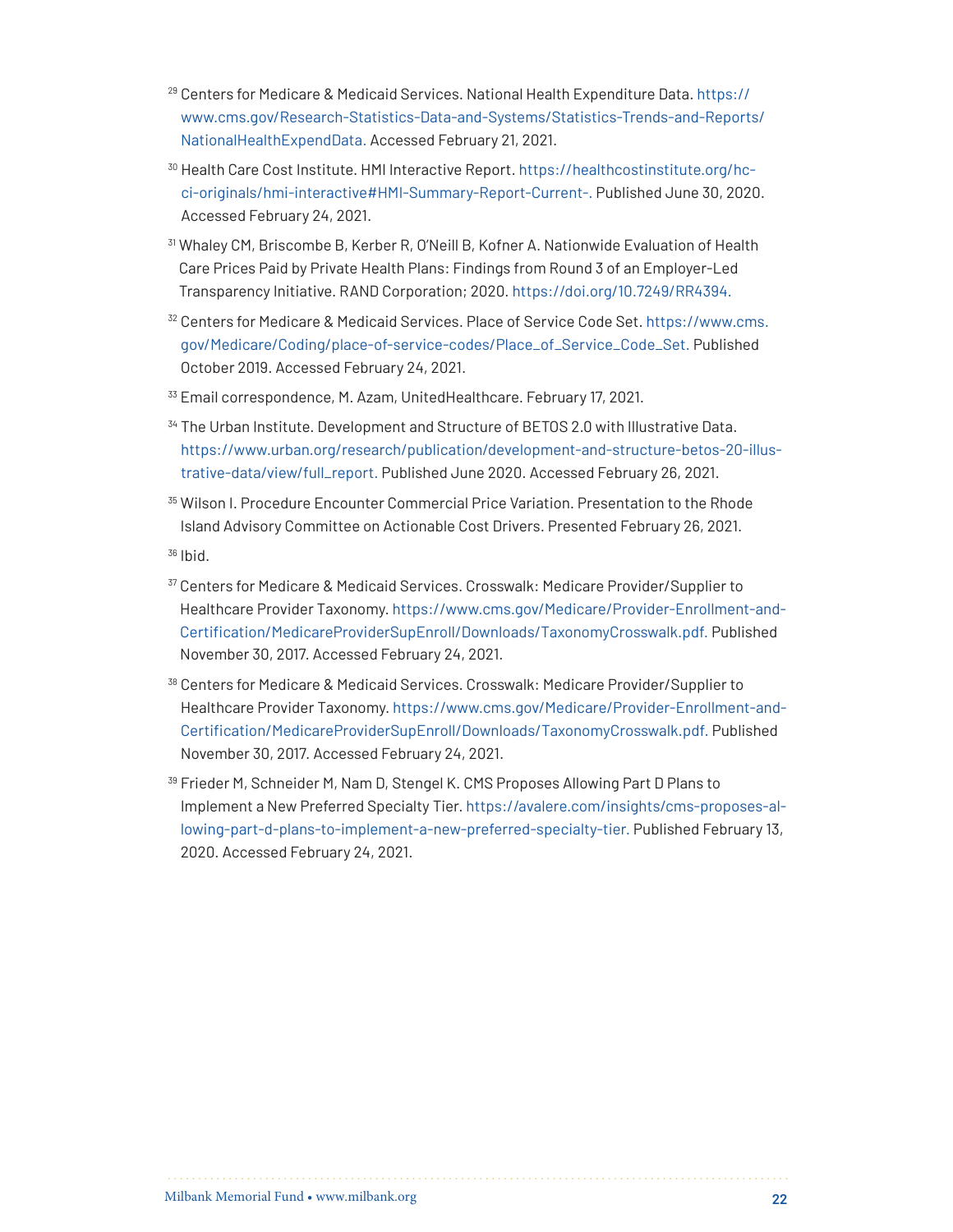## **About the Authors**

**Jennifer Sayles,** MD, MPH, designs programs and strategies for population health management, behavioral health integration, virtual care, primary care redesign, value-based contracting, and addressing social determinants of health and health disparities. She also develops purchaser strategies to improve quality, create high-value networks, and support delivery system reforms. Prior to joining Bailit Health, Dr. Sayles served as a physician executive across multiple sectors of health care including managed care, delivery systems, public health, and research organizations. She most recently served as the chief medical officer at Inland Empire Health Plan (IEHP).

Dr. Sayles attended Princeton University, where she received her bachelor of arts in molecular biology. She earned her doctor of medicine degree at Chicago Medical School and completed her clinical training in internal medicine at Harvard Brigham and Women's Hospital and UCLA. She received a master of public health degree from the UCLA School of Public Health and completed fellowships in health services research and HIV medicine.

**Deepti Kanneganti,** MPP, is a senior consultant at Bailit Health, where she supports states in establishing cost growth, quality, and primary care pending targets; improving performance measurement programs; and maintaining multi-payer aligned measure sets. She is working with the Connecticut Office of Health Strategy to develop and implement a primary care spend target and a data-use strategy to help stakeholders identify areas of high costs and cost growth drivers. Ms. Kanneganti is helping Delaware and Rhode Island calculate and evaluate performance against each state's cost growth target. She has performed substantial research and applied work related to quality measures. She is working with Rhode Island Medicaid to modify and maintain its accountable entities quality measure slate and methodology, and, supported the development, implementation, and maintenance of multi-payer aligned quality measure sets for Massachusetts, Oregon, Rhode Island, and Vermont. Ms. Kanneganti also performed cost modeling of primary care workforce configurations for the Agency for Healthcare Research and Quality.

Before joining Bailit Health, Ms. Kanneganti performed strategic analysis and competitive market intelligence at Boston Biomedical Consultants. She performed quantitative analyses on submarket and competitor performance for the point-of-care testing in vitro diagnostics market. Ms. Kanneganti earned a bachelor of science degree from Brandeis University and a master of public policy degree from Harvard Kennedy School of Government.

**Michael Bailit,** MBA, is founder and president of Bailit Health. Mr. Bailit´s professional interests focus on how purchasers and regulators can influence health care markets to operate as effectively and efficiently as possible. He has worked with an array of state agencies and employer purchasing coalitions in more than 30 states.

He has worked with clients on payment and delivery system reform, including ACO, medical home and episode-based payment strategy design and implementation, performance measurement, value-based purchasing, and multi-stakeholder change process guidance and facilitation. He has developed payment models for state-facilitated multipayer medical home/advanced primary care programs, state Medicaid health homes, and pediatric primary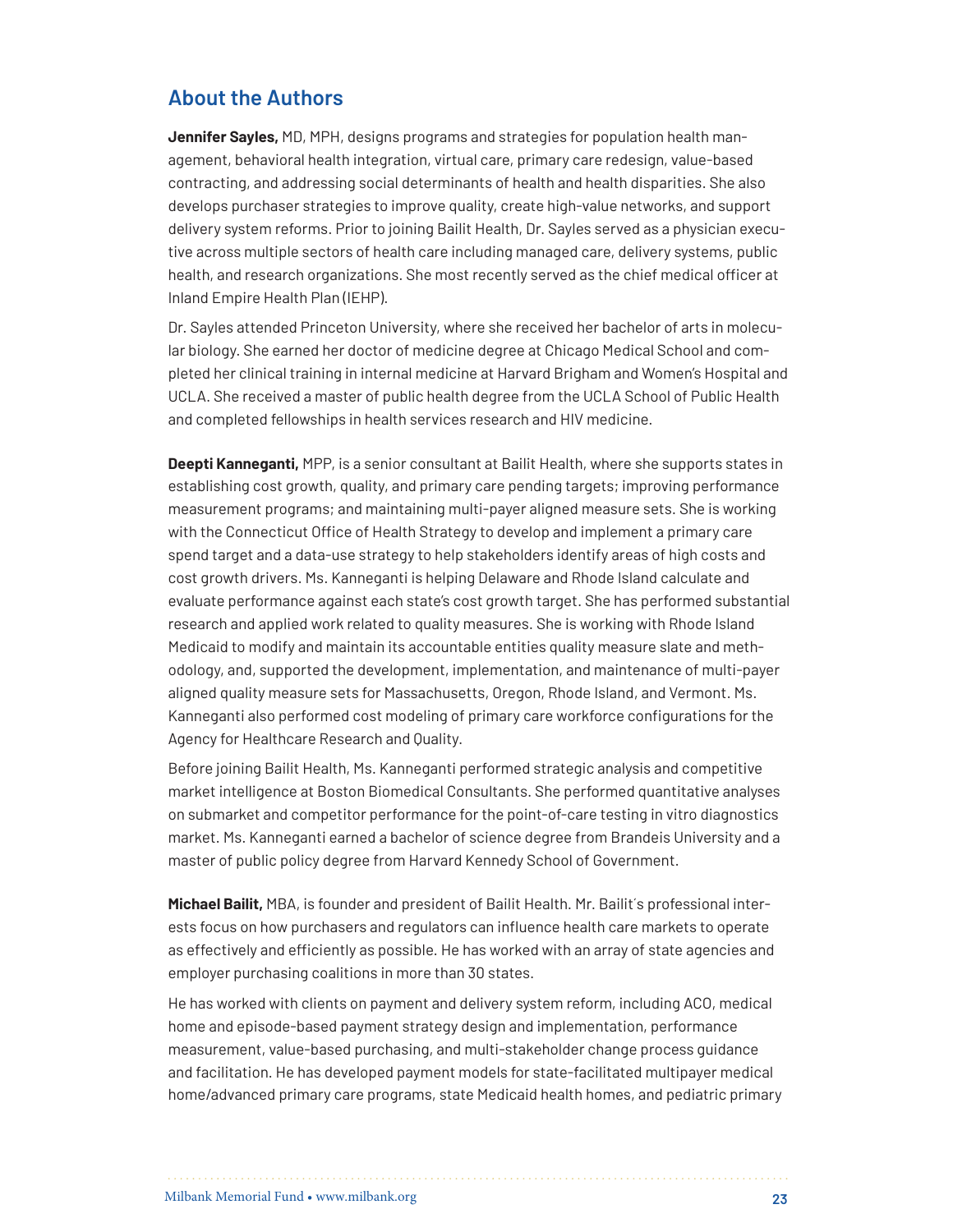care. Mr. Bailit has supported states in developing value-based prospective primary care payment models, formulating and pricing practice team workforce designs, creating and operating state primary care practice recognition programs, implementing quality measurement programs for primary care, establishing state standards for primary care/behavioral health integration, and defining primary care requirements for state Delivery System Reform and Incentive Payment (DSRIP) program investment.

He has also helped states develop spending targets for primary care. Mr. Bailit earned a bachelor of arts degree from Wesleyan University and an MBA from the Kellogg School of Management at Northwestern University.